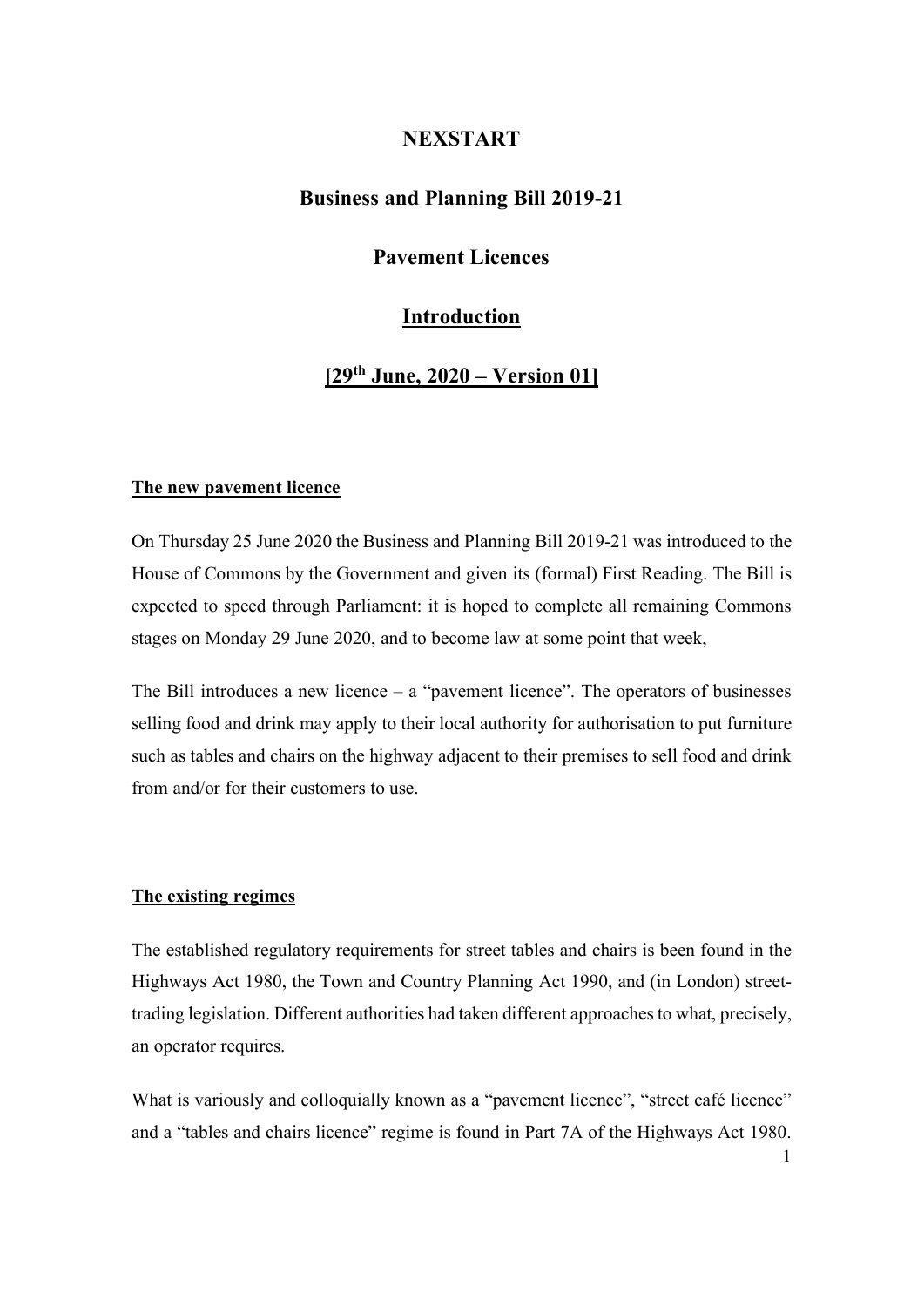A local highways authority may grant a permission to use objects on the highway which would result in the production of income. Highways include pavements, and without this authorisation, such placement would constitute an offence of wilful obstruction of the highway (s.137). The council of a county or the metropolitan district is a highway authority for all highways in that county or district. In London responsibility generally lies with the 32 London boroughs. Applications are made to the relevant local highways authority and are subject to consultation, prior to determination. Conditions may be placed on the licence and licence fees are payable.

Local planning authorities have generally taken the view that the placing of tables, chairs and the like on the public highway for use by a premises' customers constitutes a material change of use, requiring a separate application for planning permission for development under the Town and Country Planning Act 1990.

Legislation affecting Greater London defines "street trading" more widely than in other parts of the country (so including the provision of services as well as the selling or exposing for sale of any article), and – in addition to a Highways Act permit and planning permission, many London boroughs choose to require a street trading licence (under the London Local Authorities Act 1990 (as amended by the London Local Authorities Acts 2004 and 2007), and  $-$  in the City of Westminster - the City of Westminster Act 1999)<sup>1</sup>.

## **Purpose of the new licence**

 $\overline{a}$ 

The existing regime has been criticised as costly, time-consuming and overly and unnecessarily complex.

As the country emerges from lockdown, pavement cafés have assumed a new importance given the strong scientific evidence of a lower risk of spreading coronavirus outdoors.

<sup>&</sup>lt;sup>1</sup> For an overview of the existing regimes, see Gareth Hughes,  $\overline{A}$  Guide to the Law on Tables and Chairs in England and Wales, Journal of Licensing (July, 2020).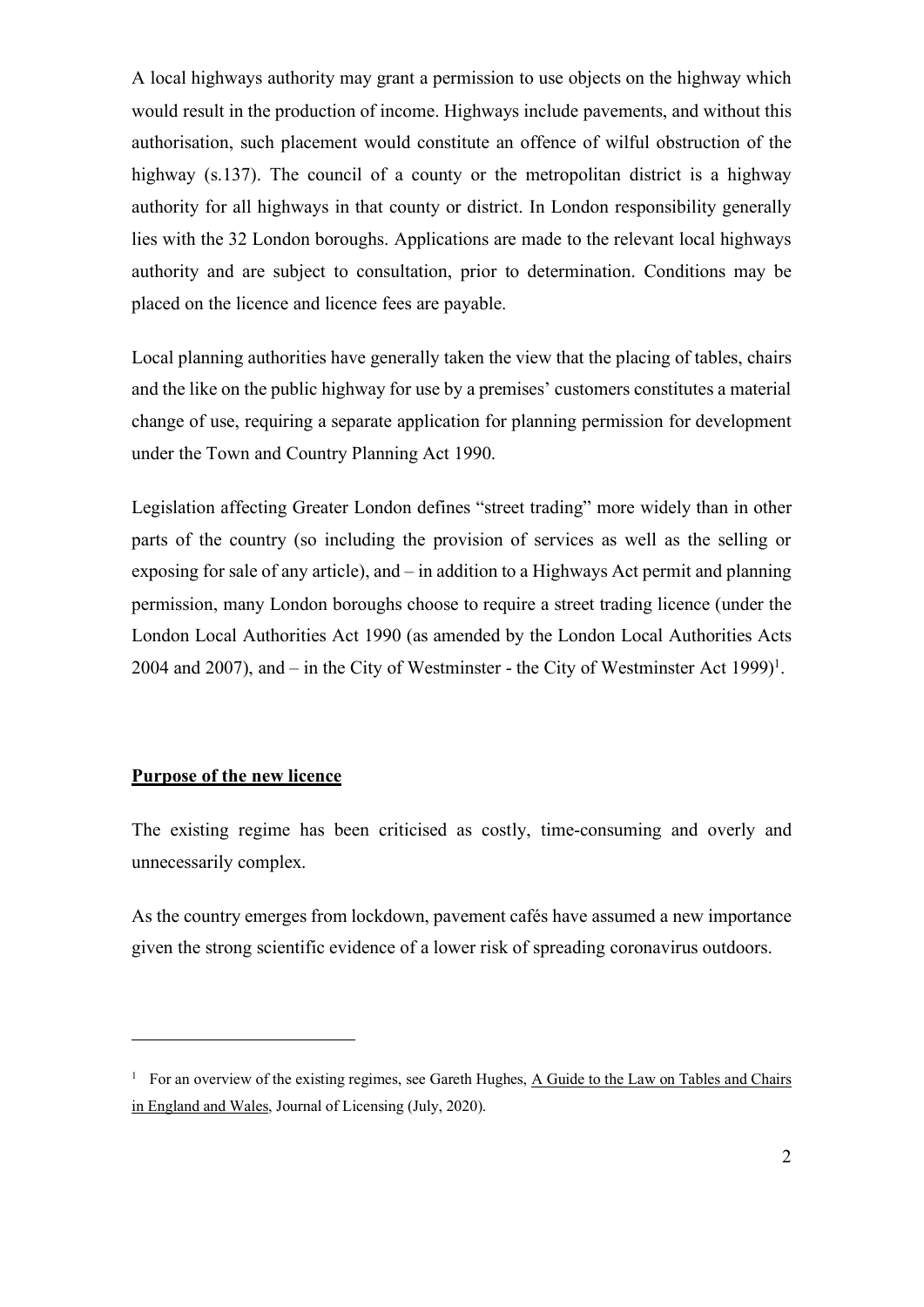With the forthcoming removal of restaurants, cafes, bars and public houses from the closure restrictions found in the Health Protection (Coronavirus, Restrictions) (England) Regulations 2020 with effect from 4 July 2020, it was recognised that there was a pressing need to allow the hospitality sector cut through the existing red tape and offer an outdoor environment to customers. Although able to open, those businesses are required to operate safely, the Government producing detailed social distancing guidance<sup>2</sup>. Restrictions remain on gatherings indoors. There is also a much-needed corresponding economic benefit to the beleaguered hospitality sector being able to trade to the full extent possible given the inevitable constraints social distancing place on capacity. As the Explanatory Notes provide:

*As the economy starts to re-open, the Government wants to do all it can to support recovery, help businesses adjust to new ways of working and create new jobs. This Bill introduces a number of urgent measures to help businesses succeed in these new and challenging conditions over the coming months, and to remove short term obstacles that could get in their way.*

The new licensing regime, found in cl. 1-10 of the Bill, provides a fast-track procedure for the grant of an authorisation that bypasses the existing regulatory regimes.

Anything that is done by a licence-holder pursuant to a pavement licence does not need a Highways Act permit; it is deemed to have planning permission; and it is not street trading for the purposes of any of the various statutes regulating that activity.

Pavement licences are of finite duration. No licence will extend beyond 30 September  $2021$  (cl. 4(1)-(4)) (unless this is date is substituted by regulation: cl. 10(2)).

Although statutory guidance (cl. 8) will doubtless put flesh on the bones, the statutory objectives of achieving social and economic benefits by a rapid liberalisation of the existing regime over the duration of the current crisis are matters that regulators will wish

 $\overline{a}$ 

<sup>2</sup> https://www.gov.uk/guidance/working-safely-during-coronavirus-covid-19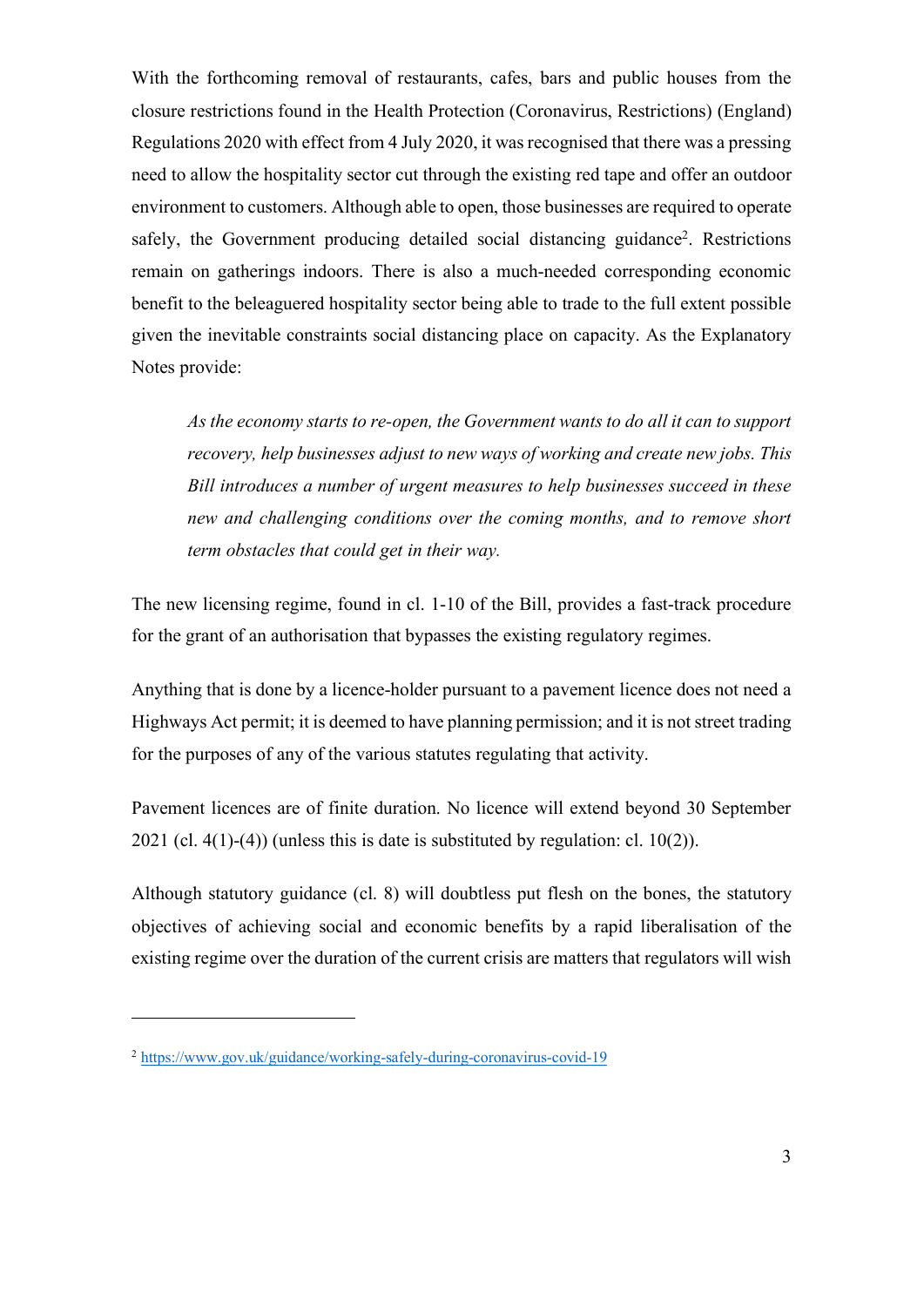to bear in mind when considering their powers under the new legislation. The draft guidance3 says of the new process for pavement licences:

*This new process introduces a streamlined and cheaper route for businesses such as cafes, restaurants and bars to secure a licence to place furniture on the highway. This will support them to operate safely while social distancing measures remain in place. This will provide much needed income over the summer months and protect as many hospitality jobs as possible.*

The Bill relates solely to England.

# **Q&A Checklist**

- **Q. Who operates the pavement licensing regime?**
- **A: The "appropriate local authority", being the local authority in whose area relevant premises are situated (cl. 1(6)).**

"Local authority" means (cl. 9(1)):

 $\overline{a}$ 

- *(a) a district council in England,*
- *(b) a county council in England for an area for which there is no district council,*
- *(c) a London borough council,*
- *(d) the Common Council of the City of London in its capacity as a local authority, and*

<sup>3</sup> https://www.gov.uk/government/publications/pavement-licences-draft-guidance/draft-guidancepavement-licences-outdoor-seating-proposal#applications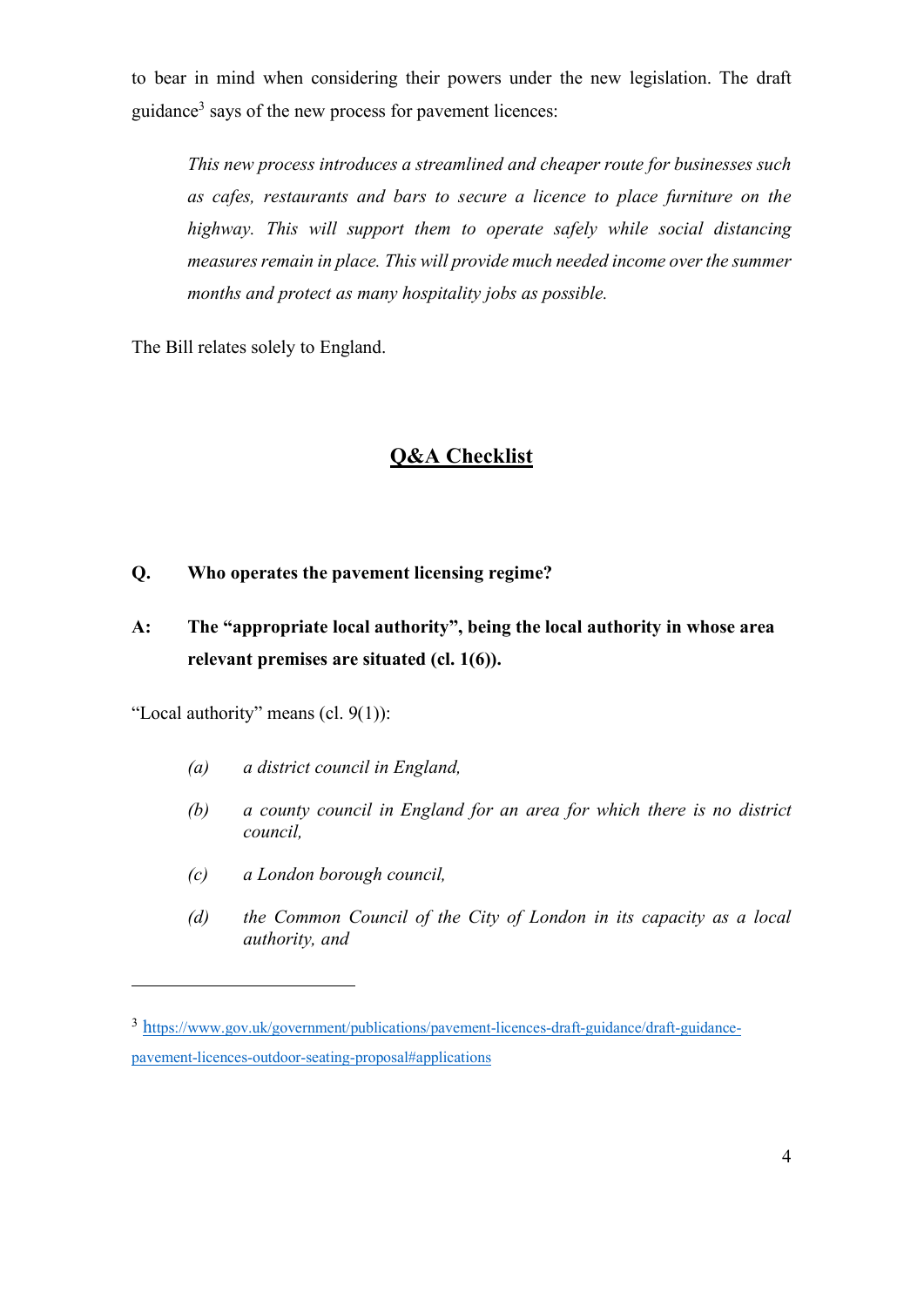This definition is in very similar terms to the definition of "licensing authority" in s.3(1) Licensing Act 2003. In nearly all cases, therefore, the appropriate local authority will be the licensing authority for the premises adjacent to which the applicant seeks a pavement licence for.

In the 22 two-tier counties of England, the highways authority is the county council. The effect of the new Bill will be to confer upon the other tier – district councils - the novel function of granting highways permissions.

#### **Q: Who can apply?**

# **A: Premises users with the necessary actual or proposed use adjacent to a relevant highway**

Firstly, an applicant needs to use, or *propose* to use, premises for, or *including*, a relevant use (cl.  $1(1)$ ).

A relevant use, in relation to premises, means either or both:

- *(a) use as a public house, wine bar or other drinking establishment;*
- *(b) other use for the sale of food or drink for consumption on or off the premises.*

This is a wide definition. It does not just include traditional hospitality sector venues such as restaurants, cafés, pubs and bars, but could encompass food and drink retailers with hitherto no hospitality element (so delicatessens etc), and even units with no previous food and beverage element (so art galleries, hairdressers and so on). The minimum that is required is a *proposed* and *partial* food and beverage element, and that element can be for consumption entirely off the premises (and so entirely under the ambit of a pavement licence).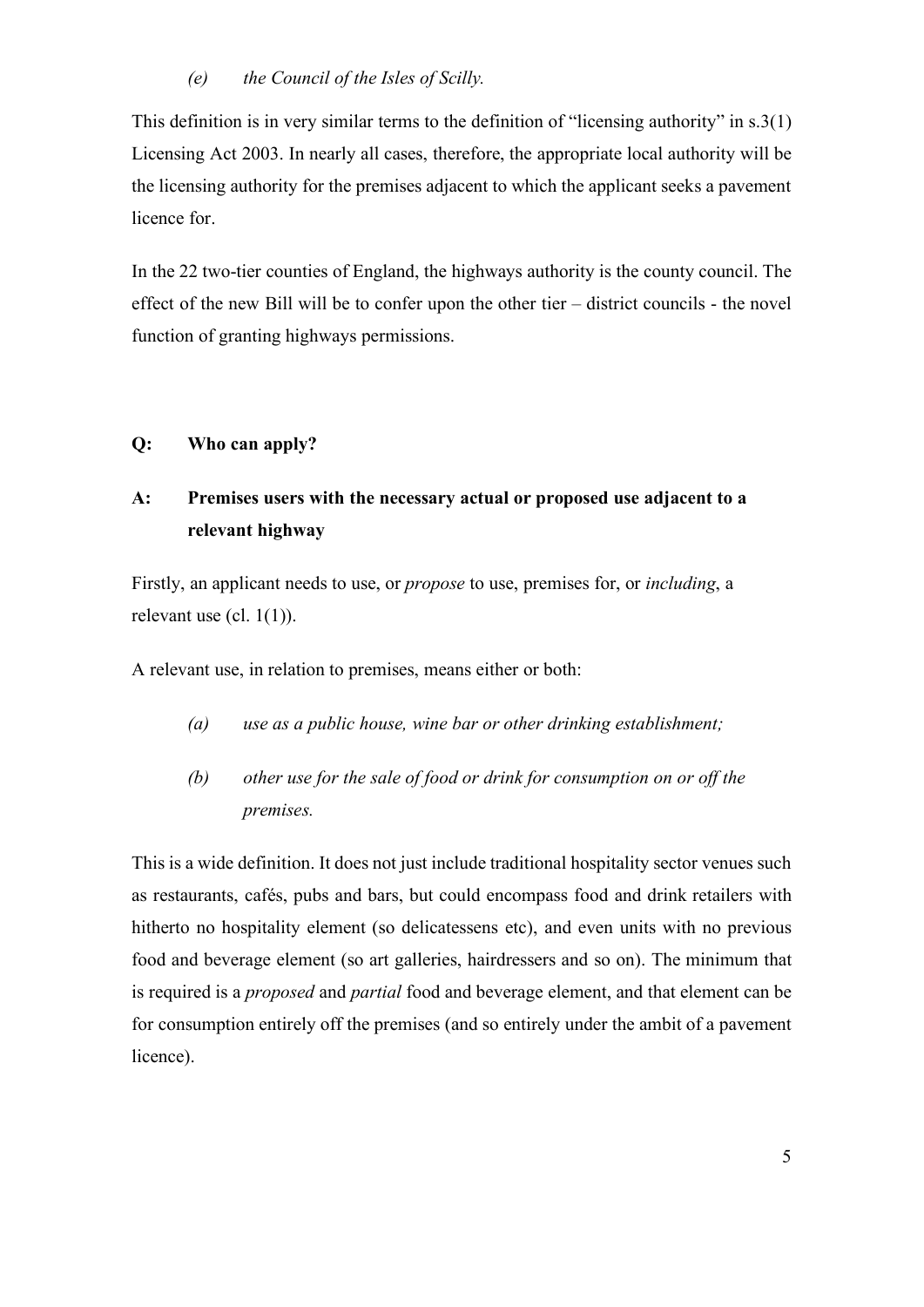Secondly, the premises – in effect – must be adjacent to a relevant highway. This is because the geographic limit of an authorisation under a premises licence is "part of a relevant highway *adjacent* to the premises" (cl. 1(2)).

The phrase "adjacent to the premises" featured in regulation 4(3) of 2020 Regulations 2020 to bring beer gardens and the like into the closure provisions. "Adjacent" probably does not connotate contiguous or abutting - somewhere very near should suffice.

#### **Q: Does an applicant need a premises licence under the Licensing Act 2003?**

#### **A: No**

An applicant does not need a premises licences to apply for a pavement licence. All they need is to propose to use premises for a use that includes sale of food or drink for consumption on or off the premises.

#### **Q: What is authorised on the highway?**

#### **A: The placement and use of removable furniture for defined purposes**

The licence authorises the placement of removable furniture on part of a relevant highway adjacent to the premises for either or both of defined purposes.

The defined purposes are the use of that furniture:

- (a) to sell or serve food or drink supplied from, or in connection with the relevant use of the premises and/or
- (b) by other persons for the purpose of consuming food or drink supplied from, or in connection with relevant use of the premises.

The licence authorises the restriction, by anything done by the licence-holder pursuant to the licence, of public access to the part of the relevant highway to which the licence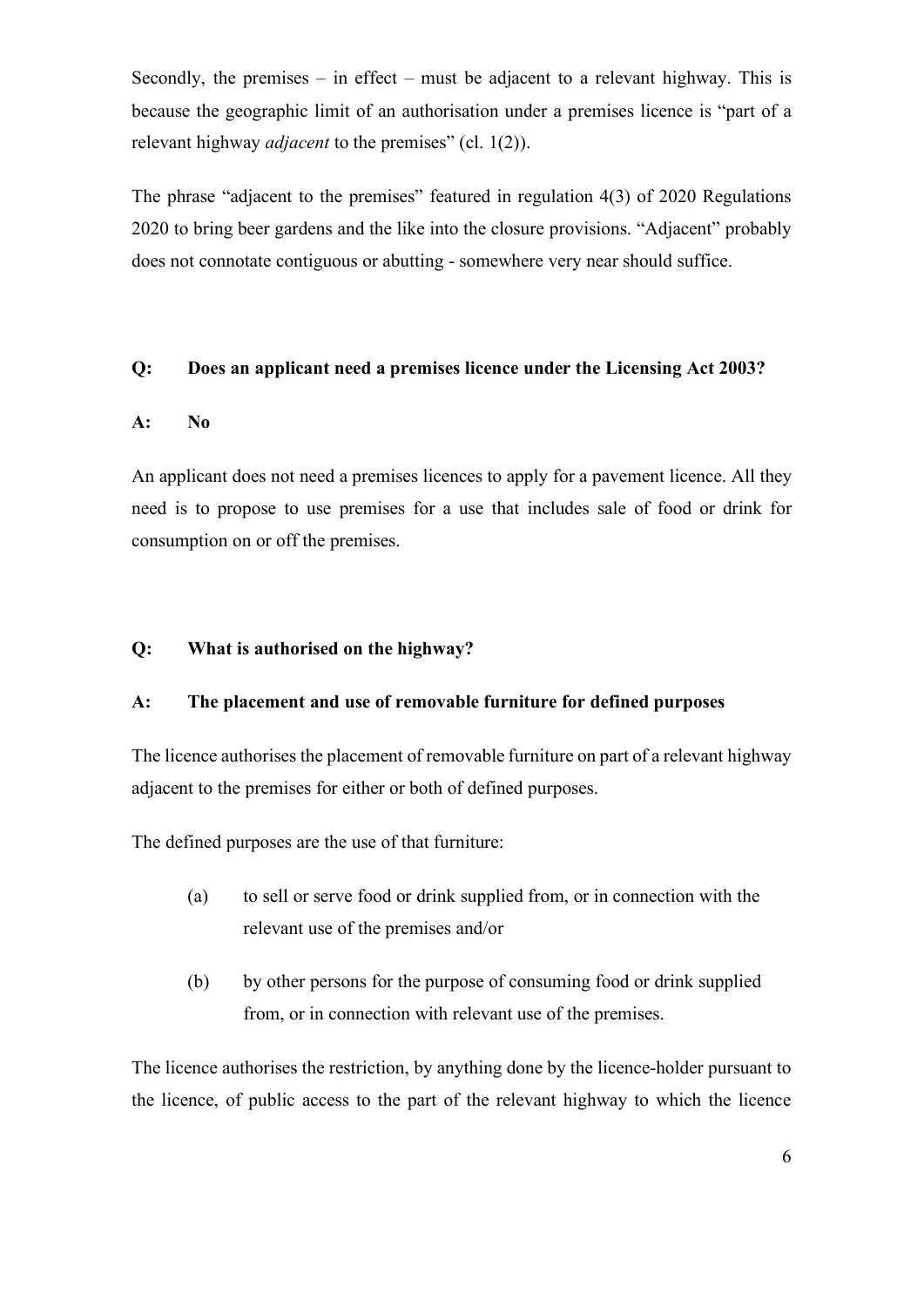relates: cl 7(1). This therefore means that where a licence is in force, no offence of obstructing the highway is committed.

The licence also constitutes planning permission for anything done *pursuant to the licence* (cl. 7(2)) (but not otherwise).

Street-trading consent is not required for anything done *pursuant to the licence* (cl. 7(3)) (but not otherwise).

Pavement licences only authorise the placing of furniture on the highway. They do not alter any entitlements the premises may or may not have to serve food or drink. Those activities will still be covered by the planning regime, the licensing regime where the activity is a licensable activity (e.g.: the sale of alcohol), registration requirements for food businesses, and land covenants in the normal way.

If the applicant has a licence to serve alcohol on-premises, temporary amendments to the Licensing Act 2003 contained elsewhere in the Bill will generally allow them to sell alcohol for consumption off the premises without needing to apply for a variation of their licence.

The grant of a pavement licence will not alter the permitted hours on an associated planning permission and/or a premises licence for the relevant premises. The Bill does not say anything about the hours that the furniture can be out on the highway, but a pavement licence holder would not be entitled to serve food and drink using that furniture otherwise than in accordance with what the associated planning permission and / or licence permitting the food and drink already allows.

#### **Q: What does "furniture" mean?**

### **A: "Furniture" is defined in the Bill**

The Bill defines "furniture" as meaning:

*(a) counters or stalls for selling or serving food or drink,*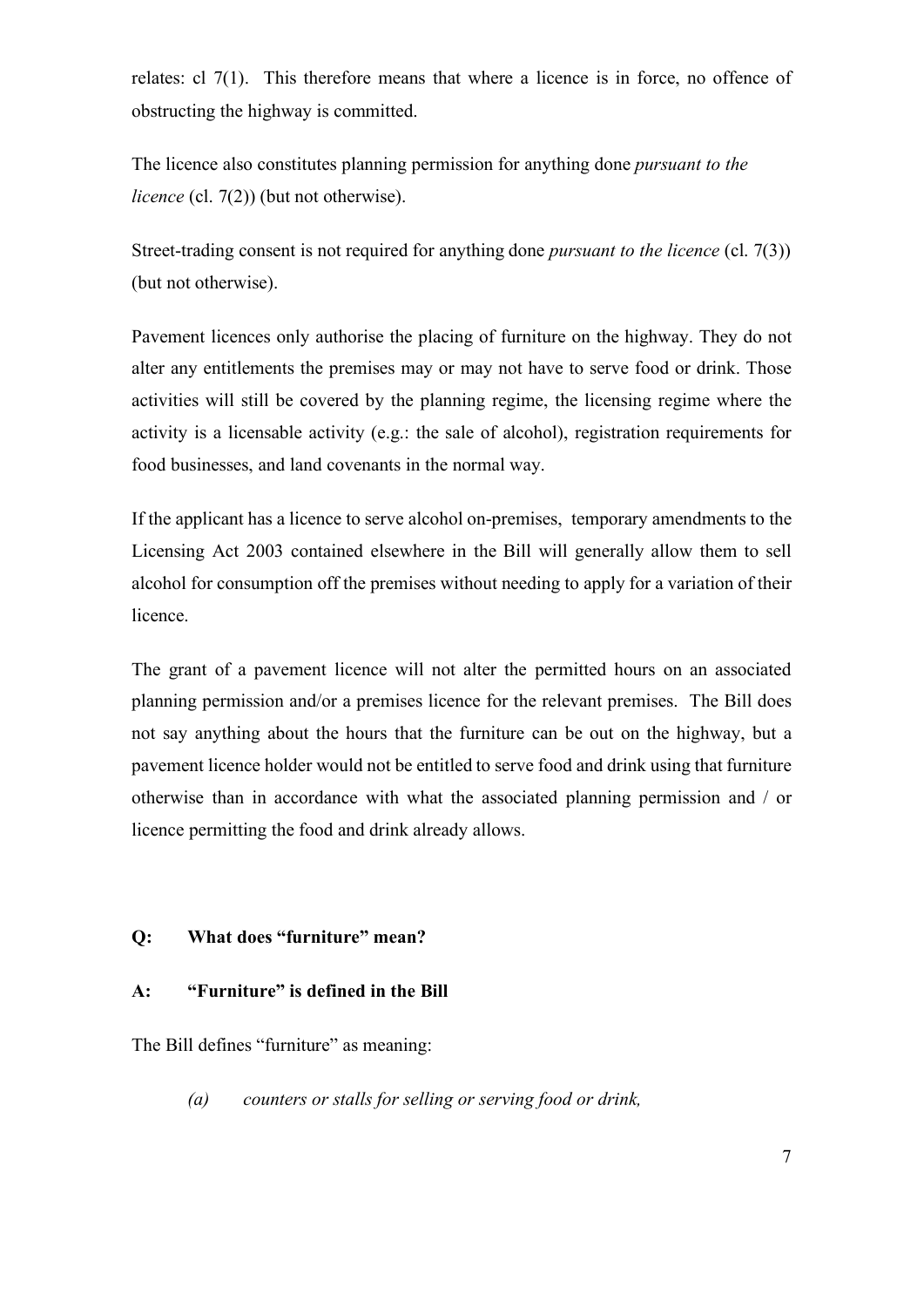- *(b) tables, counters or shelves on which food or drink can be placed,*
- *(c) chairs, benches or other forms of seating, and*
- *(d) umbrellas, barriers, heaters and other articles used in connection with the outdoor consumption of food or drink;*

This is a comprehensive definition – no other types of furniture are permitted. "Counters or stalls for selling or serving food or drink" encompass bars, and the permitted use includes the sale and service of food or drink from furniture placed on the highway under the authority of the licence.

There is a catch all provision in the Bill in relation to articles used in connection with consumption of food or drink, but the same provision is not made for articles used in connection with sale and service (which might encompass, for example, barriers to assist queuing for a retail operation). It is a moot point whether such items might be said to be ancillary to "counters or stalls", and it is possible that they could be conditioned.

This furniture is required to be removable. The draft Guidance suggests that local authorities should be pragmatic when determining what is 'removable' but in principle this means it is not a permanent fixed structure, and is able to be moved easily, and stored away at the end of use for the day.

# **Q. In respect of what highways can pavement licences be granted?**

#### **A: On a "relevant highway" (as defined)**

A pavement licence only grants an authorisation in relation to a "relevant highway" (cl. 1(2)). This means a highway to which Part 7A of the Highways Act 1980 applies, but not one over Crown Land or land maintained by Network Rail (cl. 1(5)).

The types of highways to which Part 7A apply are set out in s.115A of the Act and include pavements ("footways" as they are defined in the Act), highways in relation to which a pedestrian planning order is in force, and highways whose use by vehicles is prohibited by a traffic order.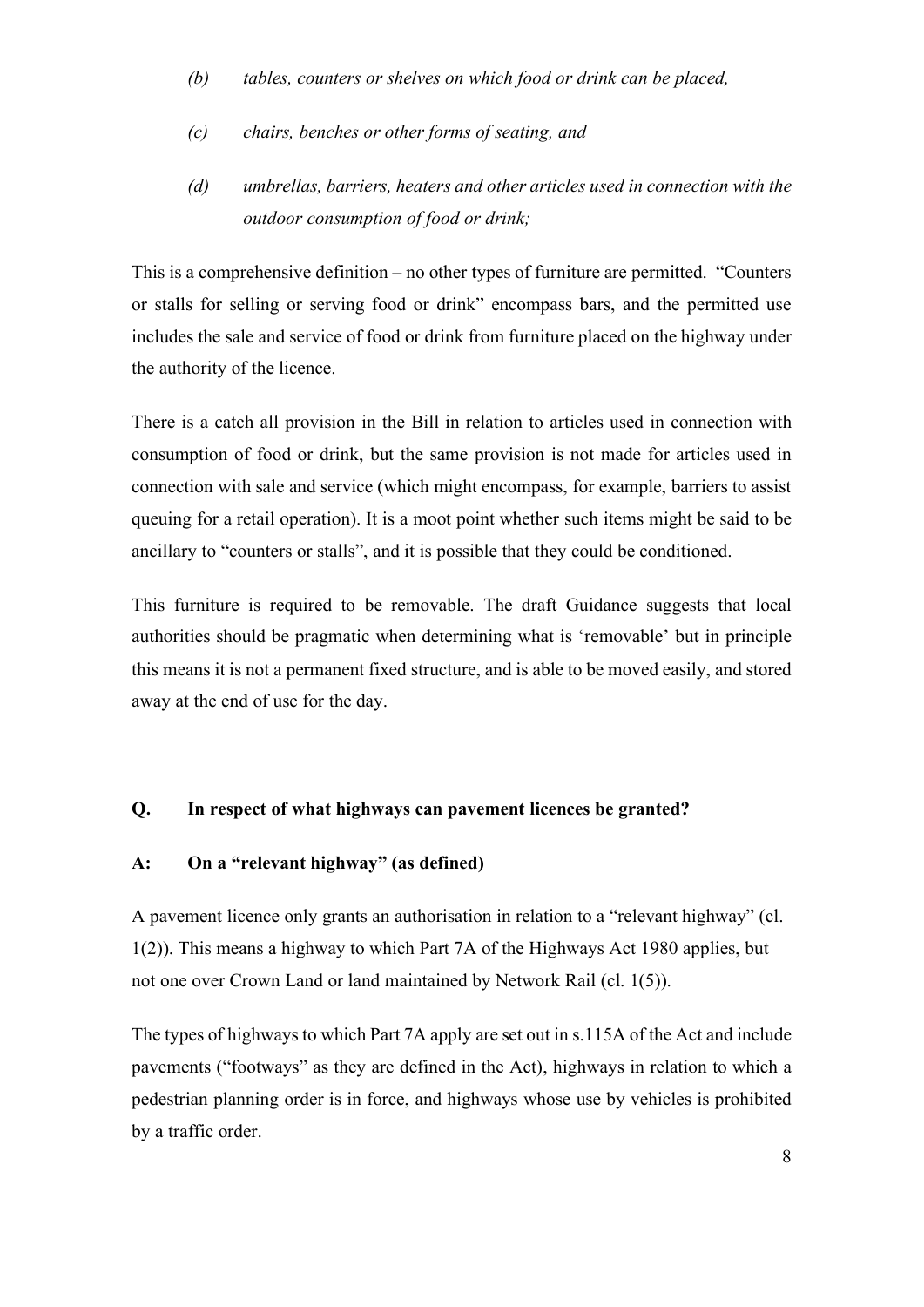## **Q: How is an application made?**

## **A: Electronically**

Applications may only be made electronically and, if the appropriate local authority choses to specify a form, in that form.

There are no prescribed forms and it is up to individual local authorities whether or not they specify forms and, if so, in what format.

It is anticipated that many local authorities will wish (if technologically possible within a short timeframe) to set up a system to receive applications for pavement licences in order to assist processing and to ensure that that prescribed particulars of the application are received in a uniform format.

Where a local authority specifies a particular manner of electronic communication (such as an online application form) that is the manner which must be used (cl.  $2(1)(b)$ ).

# **Q: What do all applications have to state?**

# **A: The Bill requires prescribed particulars to be given (cl. 2(2))**

An application to the local authority must:

- specify the premises to which it relates;
- specify the part of the relevant highway to which it relates;
- specify the statutory purpose (or purposes) to which it relates;
- specify the days of the week on which, and the hours between which it is proposed to put furniture on the highway;
- describe the type of furniture to which the application relates;
- specify the date on which the application is made;
- contain or be accompanied by such evidence of public liability insurance in respect of anything to be done pursuant to the licence as the particular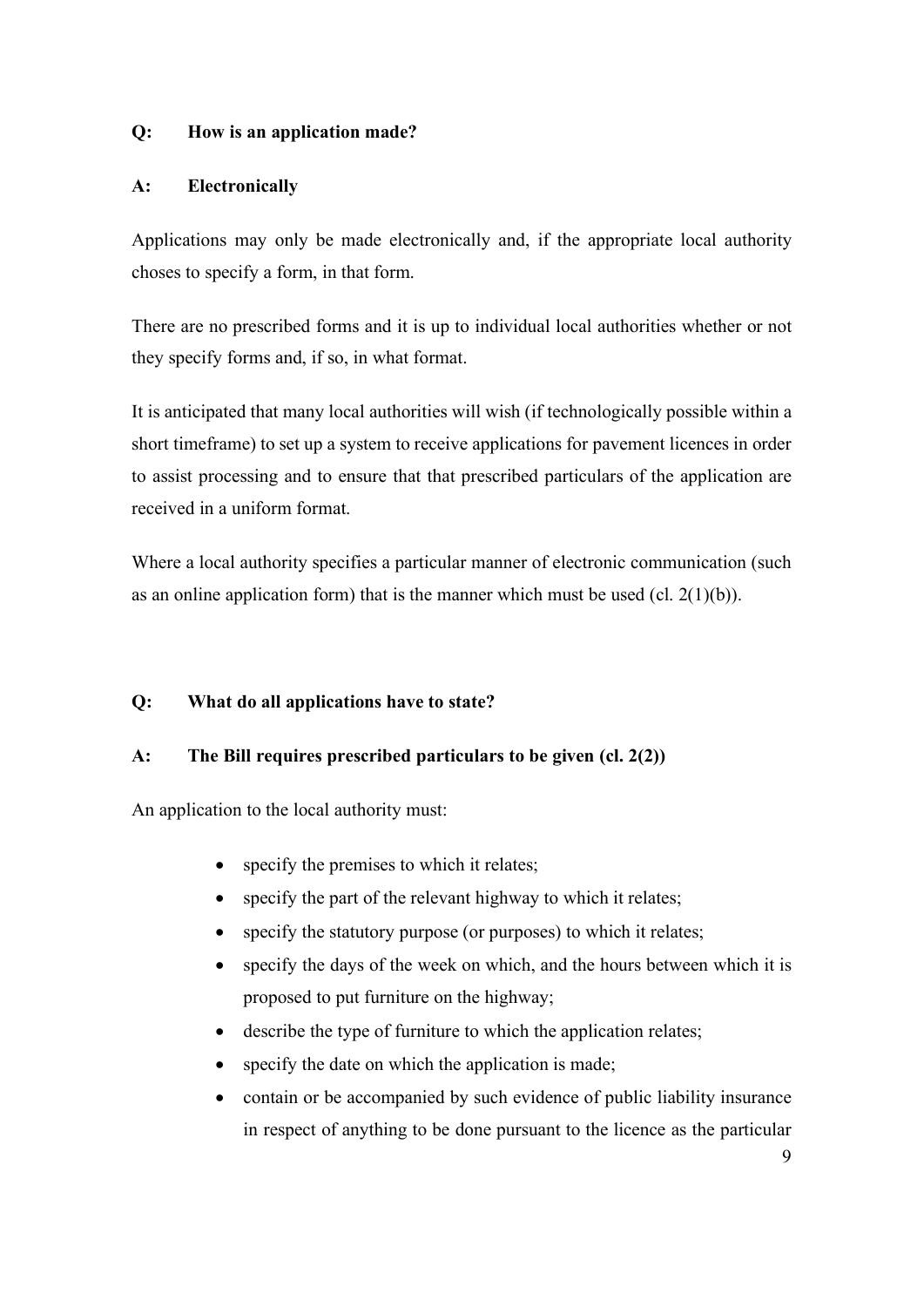authority requires (this is a matter which can be provided for on the application form); and

• contain or be accompanied by such other information or material as the local authority may require.

## **Q: What other information may a local authority require?**

# **A: Each local authority has discretion to require applications to be accompanied by such information or material as they may require (cl. 2(2)(f)).**

The draft statutory guidance suggests that local authorities may require applicants to provide other additional information or material to help them make a swift determination. Where they do so, it is obviously good practice to include these requests on their standard application form. The draft guidance states that any requirements imposed should be reasonable and should be kept as minimal as possible.

Having said, that, the draft gives examples of further information as including:

- a plan showing the location of the premises shown by a red line, so the application site can be clearly identified (some authorities may require this on an OS Base Map);
- a plan clearly showing the proposed area covered by the licence in relation to the highway, if not to scale, with measurements clearly shown;
- the proposed duration of the licence (for e.g. 3 months, 6 months, or a year);
- evidence of the right to occupy the premises e.g. the lease;
- contact details of the applicant;
- photos or brochures showing the proposed type of furniture and information on potential siting of it within the area applied;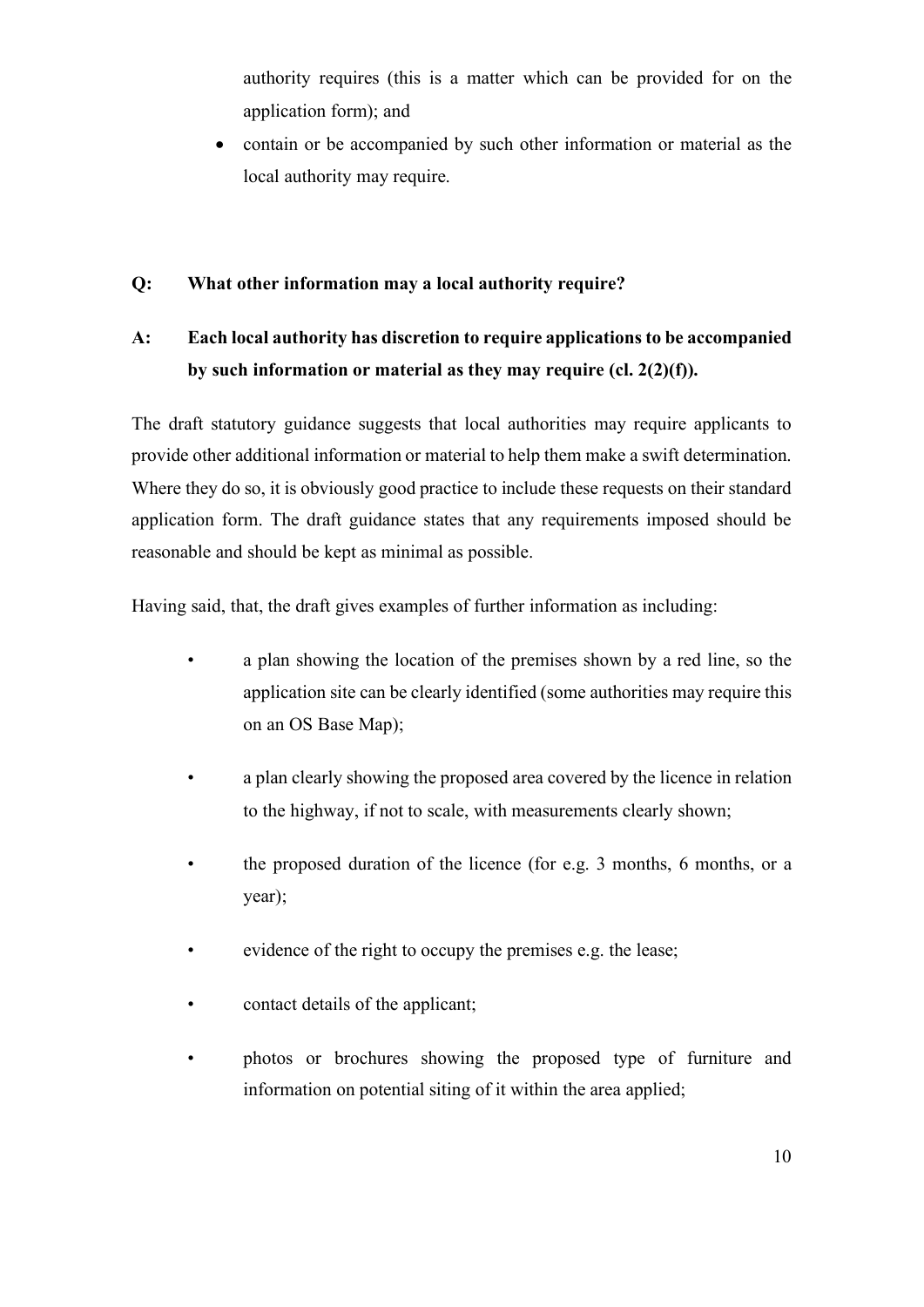- (if applicable) reference of existing pavement licence currently under consideration by the local authority; and
- any other evidence needed to demonstrate how any local and national conditions will be satisfied.

Having made a plea for minimalism, the reasonable necessity of some of the suggested further enquiries in the draft Guidance are debatable.

Whilst the request for contact details of the applicant would seem to be sensible, it is to be borne in mind that cl. 2(8)(b) deems applicants to have agreed that their address for the purposes of communications is the address incorporated into, or otherwise logically associated with that person's application (which must be made electronically).

Given the present economic uncertainty it seems very unlikely that any applicant would seek a licence of shorter duration than the maximum period. Deemed grants – in any event – are for a period of 1 year (but expire on 30 September 2021 if still in force at that time).

The suggestion that the local authority may require "evidence of the right to occupy the premises e.g. the lease" does not appear to serve any useful purpose – in general regulators do not concern themselves with the property rights of applicants, and leases and franchise agreements may contain commercially sensitive information.

The request for "reference of existing pavement licence currently under consideration by the local authority" appears to flag up cl. 2(9) which provides that where a person applies for a pavement licence, the person may not make another application for a pavement licence in respect of the same premises before the end of the determination period. It may be more efficient to have this as a threshold question rather than for second applications to be submitted and then voided on this basis.

The draft guidance suggests that the local authority may require "evidence that the applicant has met the requirement to give notice of the application (for example photograph)". It is not clear how such evidence can be given at the time the application is made, given that the obligation on the applicant is to fix a notice of the application to the premises stating that "the application has been *made*".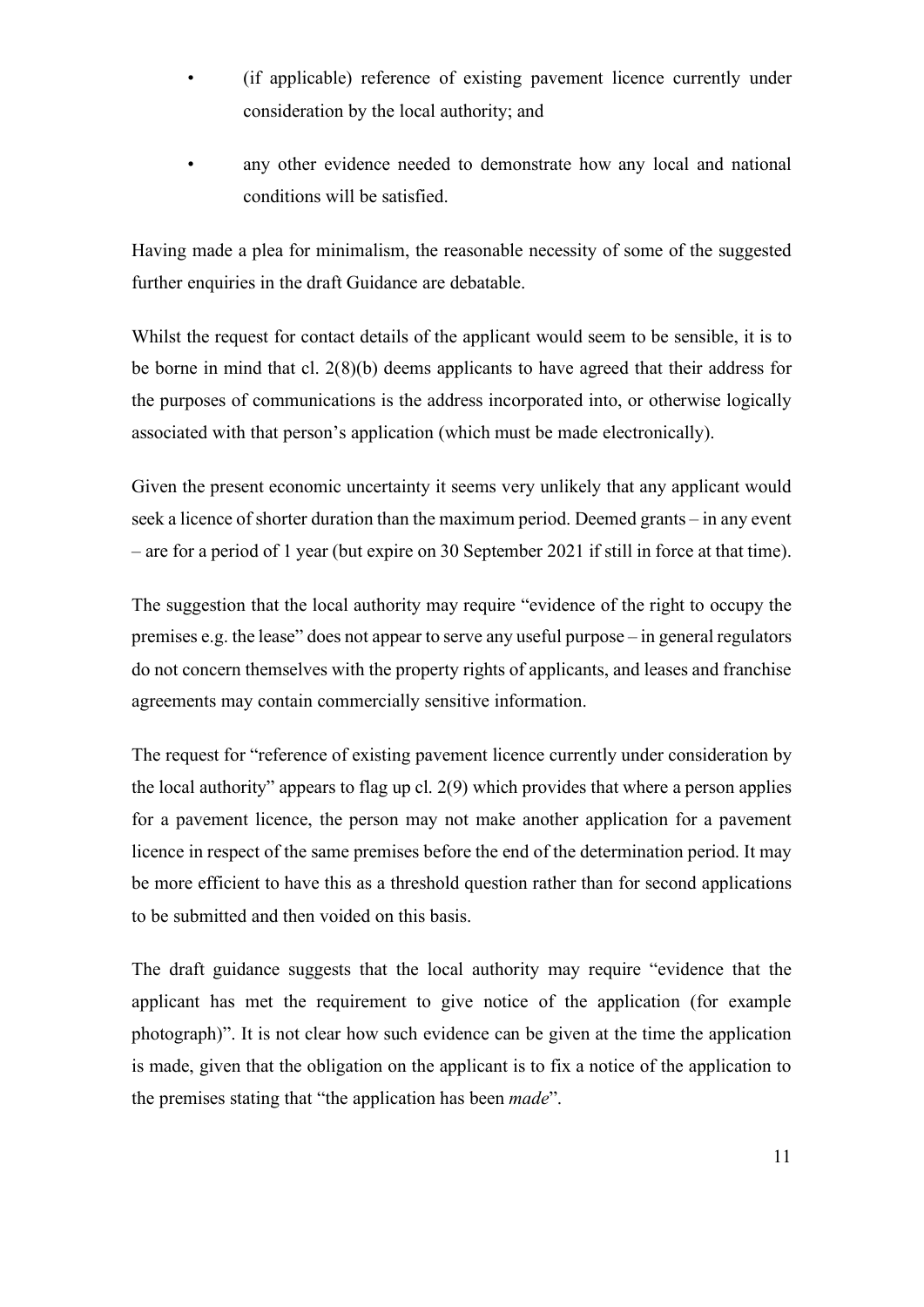The suggestion that an applicant provide "evidence needed to demonstrate how any local and national conditions will be satisfied" might also be criticised as being unduly onerous.

### **Q: Does the applicant have to lodge an operating schedule?**

#### **A: No.**

The applicant does not have to propose conditions with the application. There is nothing equivalent to an "operating schedule" for a premises licence application under the Licensing Act 2003. It is up to the local authority to set out standard conditions, and choose to add extra conditions to a pavement licence if they want to.

#### **Q: Is there an application fee?**

#### **A: There can be an application fee of up to £100.**

There can be an application fee, up to a maximum of £100. Given that this fee is not likely to fund the operation of the scheme by individual local authorities (which requires considerable work to be undertaken a rapid pace, in many cases by authorities who have had no previous highways function) it is likely that even at the maximum charge for the licence (which is designed to be "cheaper route" for the trade), the regime will not be selffunding for most local authorities. The likelihood, therefore, is that each will charge the maximum.

No fee is payable where an applicant has previously applied for a Highways Act permit or a street trading consent, but, before that application is determined, an application is made for a pavement licence: cl. 7(9)-(10). The earlier application is treated as withdrawn. It is not clear what happens if the fee was paid to a different local authority, or what happens to any fee in excess of £100 paid in respect of the initial application.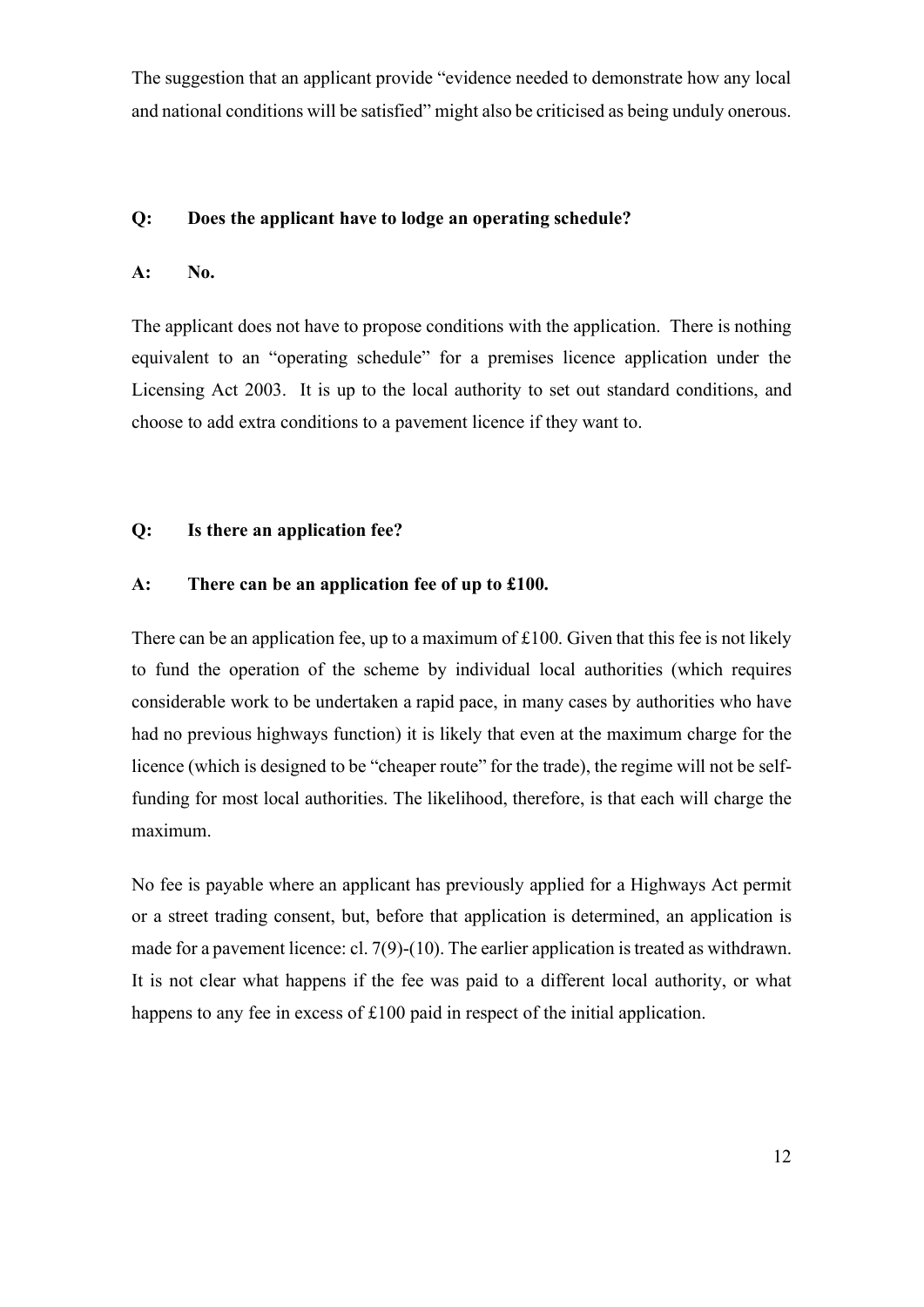## **Q: What does the applicant have to do once the application is made?**

#### **A: Notice of the application must be fixed to the premises**

The applicant has to post a notice of the application on the premises to which it relates, on the same day that they submit the application to the local authority. It appears that the notice should be affixed after the application is made.

The notice must be easily visible and legible to the public. The applicant must ensure the notice remains in place for the public consultation period which is the period of 7 days beginning with the day after the day the application is submitted to the authority. The draft Guidance refers to a consultant period of 5 working days, which is inconsistent with the current provisions of the Bill. When enacted, the provisions of the Bill will take precedence over the Guidance.

The local authority may (but is not obliged to) prescribe the form of the notice. The draft Guidance contains a suggested template.

The Notice must:

- state that the application has been made and the date on which it was made;
- indicate that representations relating to the application may be made to that local authority during the public consultation period and when that period comes to an end; and
- contain such other information or material as that local authority may require.

The draft Guidance suggests additional information to be included on the notice, much of which is set out on the template notice.

The draft Guidance encourages applicants to talk to neighbouring businesses and occupiers prior to applying to the local authority, and so take any issues around noise, and nuisance into consideration as part of their proposal.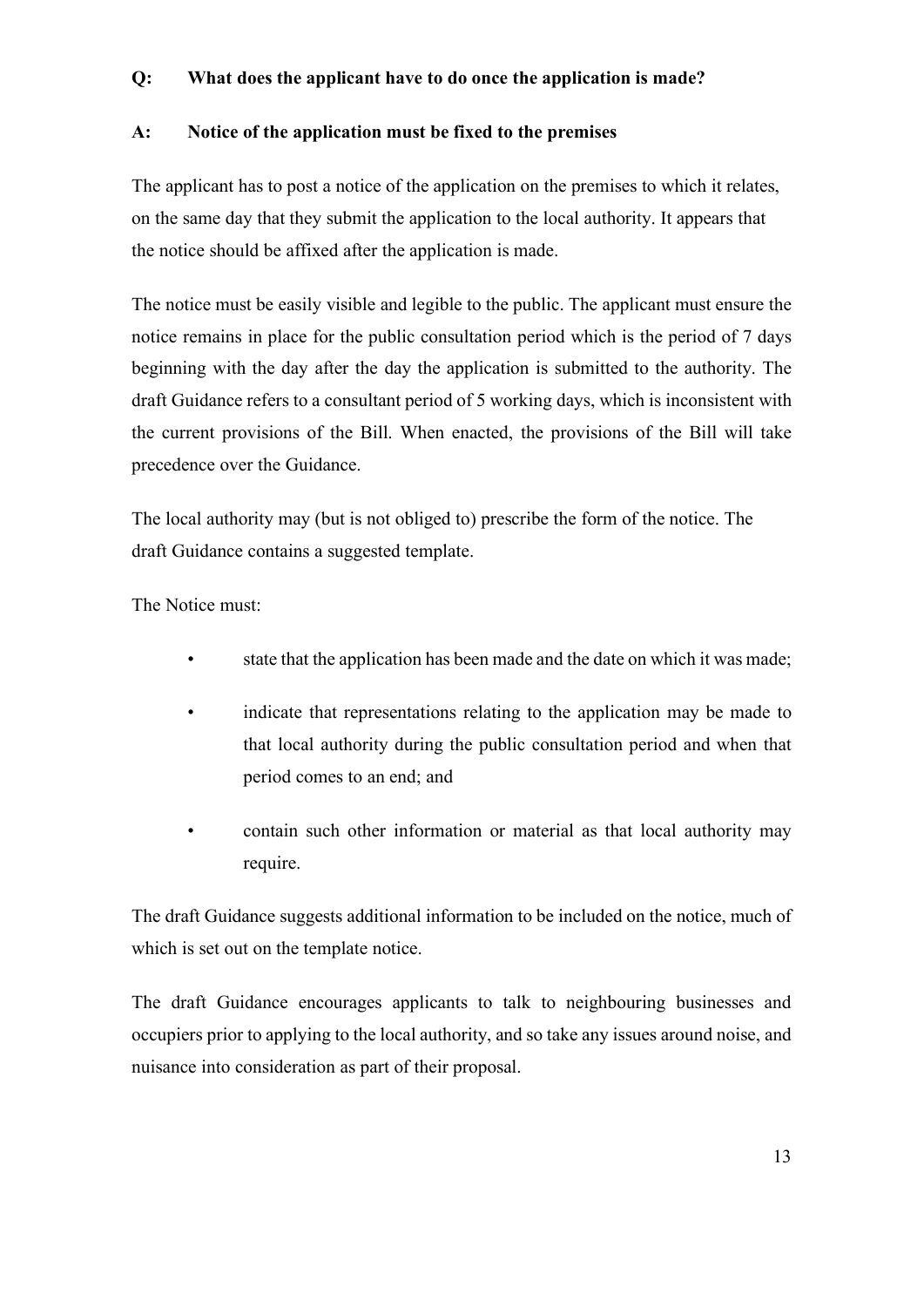The local authority requirements for notices should be clearly set out on their website to assist applicants.

It is sensible for applicants to record and retain evidence that they have complied with all requirements, including posting the notice at their premises.

## **Q: What must the local authority do when it receives an application?**

## **A: Publish it and invite public representations.**

The local authority is required to publish the application and any information or material which the applicant has submitted with it to meet the requirements of the authority, in such a manner as it considers appropriate, for example, on their website or via an online portal.

The local authority is also required to publicise the fact that representations may be made during the public consultation period and when that period comes to an end. The draft Guidance suggests (6.6) that local authorities might consider using digital methods of publicity, such as automatic notices, which members of the public can opt in to receive. The draft Guidance states that in deciding what steps to take authorities should consider the needs of those who may find it more difficult to access online publications

There is no proposed statutory time frame in which a local authority should publish the application and supporting information. Given the short duration of the time frame for the public consultation period (7 days beginning with the day after that on which the application is made) plainly the authority should publish as soon as practicable. The Bill silent as to the consequences of a failure on the part of a local authority to publish within a reasonable time or at all.

## **Q: How long is the public consultation period?**

**A: 7 days beginning with the day after that on which the application is made (not counting Christmas Day, Good Friday or bank holidays)**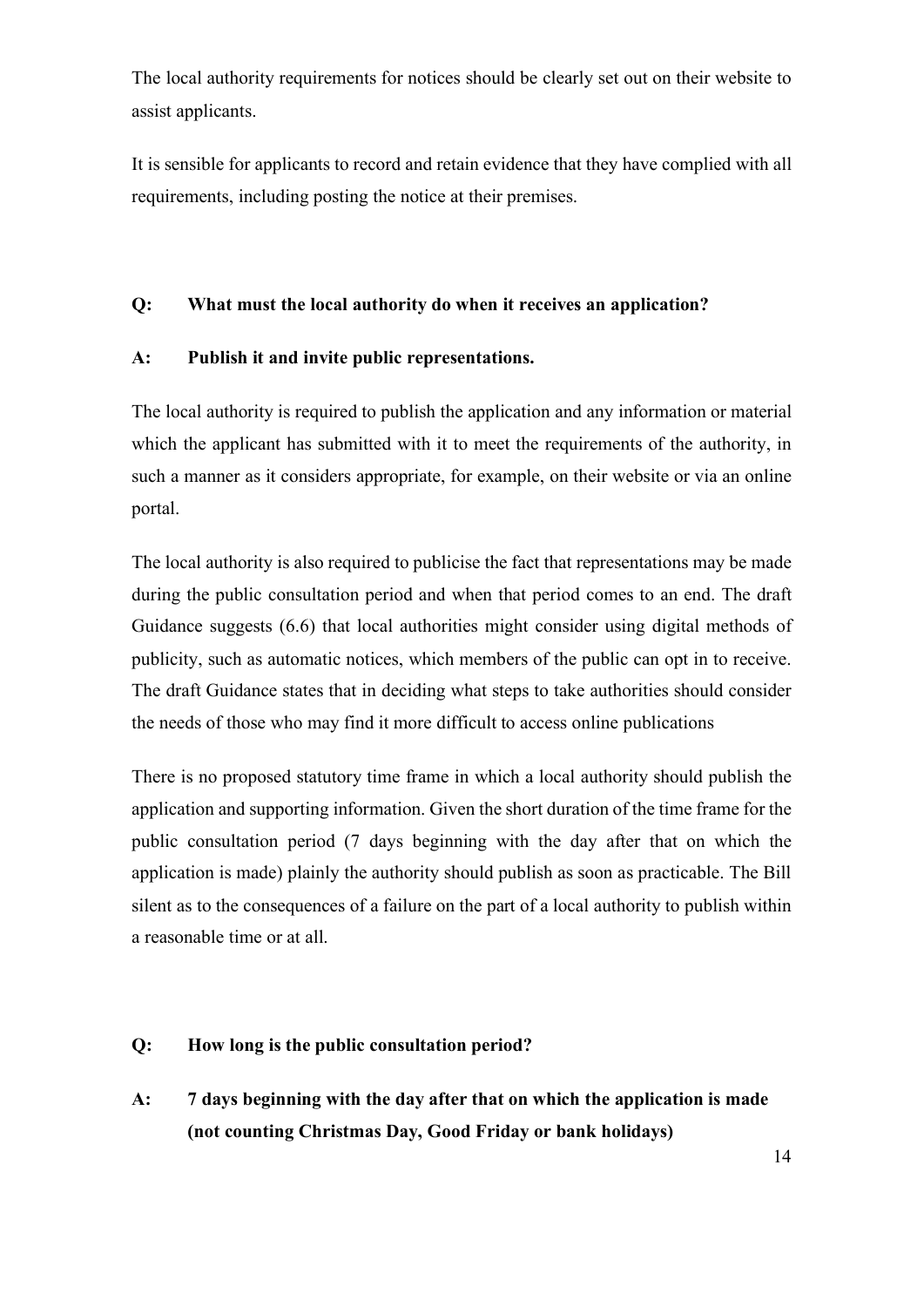Cl. 2(4) provides that the "public consultation period" means the period of  $7$  days beginning with the day after that on which the application is made. Cl. 9(3) provides that in reckoning the period, no account is to be taken of (a) Christmas Day, (b) Good Friday, or (c) a day which is a bank holiday.

The draft Guidance (apparently mistakenly) cites a different period of 5 working days – that will produce different results if (say) an application is made on the Friday before a Bank Holiday weekend. The provisions of the Bill (when enacted) take precedence over provisions of any Guidance.

#### **Q: Who must local authorities consult?**

#### **A: The highways authority and others**

During the public consultation period, the local authority must consult the highways authority where the local authority is not itself the highways authority for the land. This is usually the county council in a two-tier area. In London, it will be Transport for London in respect of GLA roads (trunk roads) (not universally as the draft Guidance appears to suggest).

The local authority must also consult "such other persons as the local authority considers appropriate". This might include residential neighbours, but it is a matter for the local authority to decide who to consult. Engagement with civil society is highly encouraged.

#### **Q: Can members of the public make representations about the application?**

#### **A: Yes**

Members of the public (including residential neighbours) can contact the local authority to make representations about an application. Local authorities must take into account any representations received from members of the public during the "public consultation" period.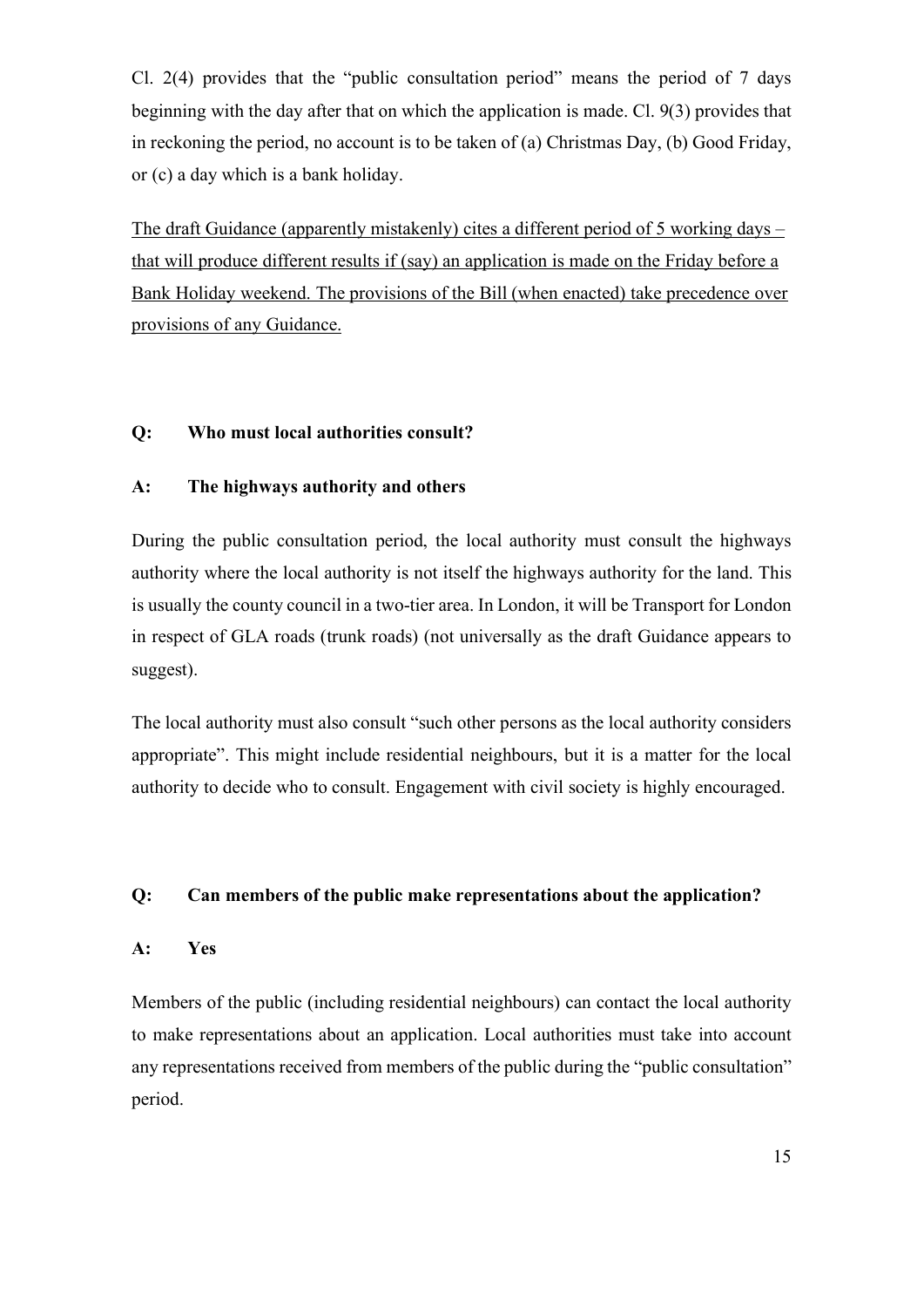#### **Q: When does the local authority have to decide the application?**

#### **A: At the end of the public consultation period**

The local authority may grant (wholly or in part) or reject an application at the end of the public consultation period.

## **Q: How long does the local authority have to decide the application?**

## **A: A 7 day determination period.**

The local authority must do decide the application within the "determination period", being the period of 7 days beginning with the first day after the public consultation period. As with the public consultation period, no account is taken of Christmas Day, Good Friday or bank holidays in reckoning this period. The draft Guidance describes the determination period as 5 working days: this does not correspond with the provisions of the draft Bill.

If the local authority does not decide the application with the determination period, the licence which was applied for is deemed to be granted by the authority to the applicant  $(cl. 3(8))$ .

A licence deemed to be granted has a duration of one year (cl. 4(3)). It is in all other respects no different from a licence actually granted by an authority, and (cl. 6(3)) may be revoked by the authority that failed to make the determination if any of the grounds for revocation are made out.

Therefore, an applicant who secures a licence by deemed grant would be well advised to liaise with the local authority to ensure that speedy revocation is not a realistic prospect before expending money on removable furniture.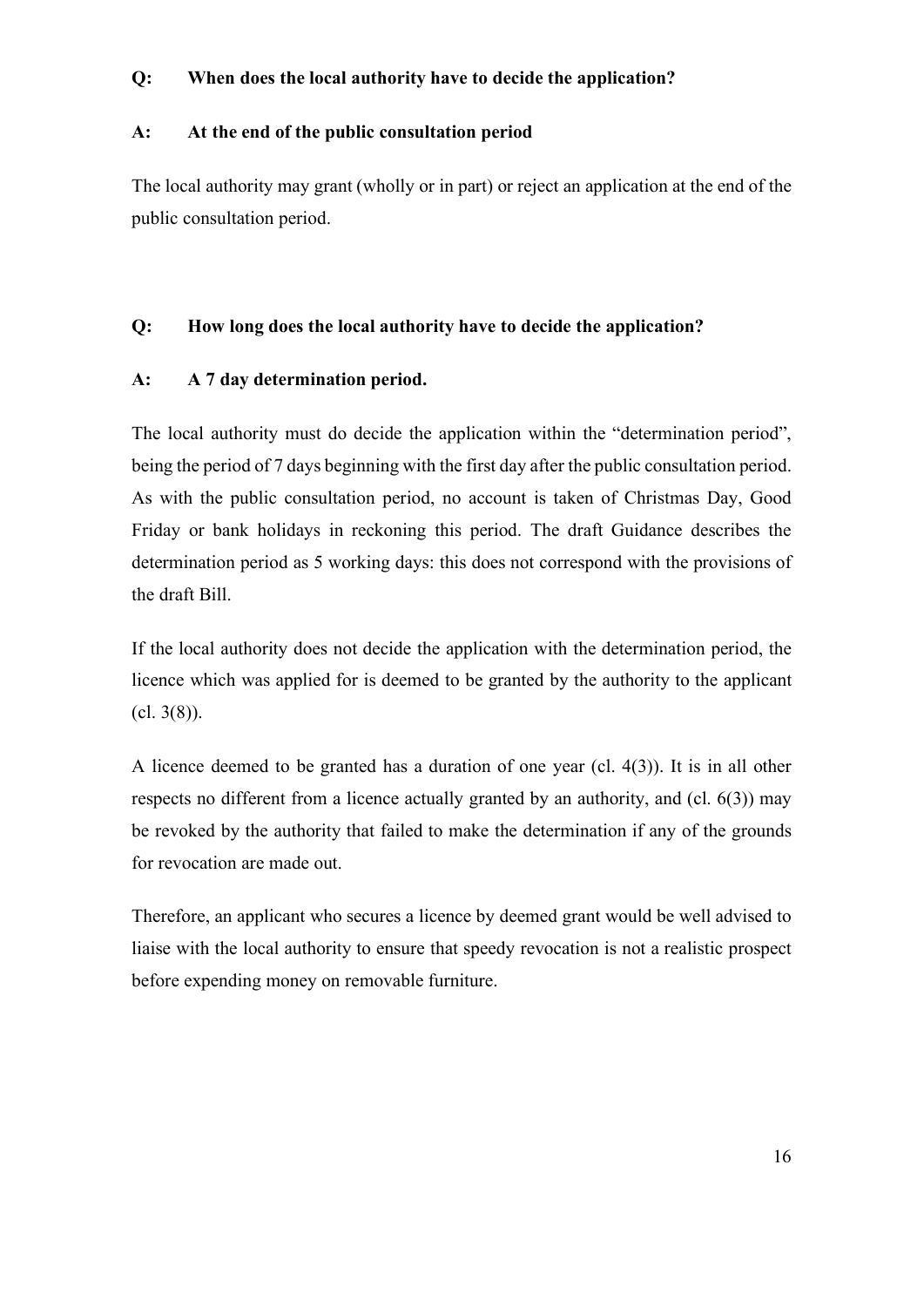## **Q: What are the local authority's powers in determining the application?**

# **A: The local authority may only grant (wholly or in part), with or without conditions, or reject.**

Provided they do so within the determination period, the local authority may:

- grant the licence in respect of any or all of the purposes specified in the application,
- grant the licence for some or all of the part of the highway specified in the application (it can make its own determination as to how much of the space requested in the application the licence will be allowed to cover),
- impose conditions
- or refuse the application.

A local authority can make a specific determination as to the duration of the licence, from a minimum of three months, , or it can leave the duration open-ended, in which case the licence will expire at the end of 30 September 2021 (unless this backstop date is extended in the future by the Secretary of State).

# **Q: How should the local authority exercise its powers?**

# **A: Subject to the bars on grant, the local authority should exercise its powers in accordance with established principles of administrative decision-making**

The local authority may only grant a licence if it considers that (taking into account any in conditions subject to which it proposes to grant the licence) nothing done by the licence-holder pursuant to the licence would have the effect of:

- *(a) preventing traffic, other than vehicular traffic, from—*
	- *(i) entering the relevant highway at a place where such traffic could otherwise enter it (ignoring any pedestrian planning order or traffic order made in relation to the highway),*
	- *(ii) passing along the relevant highway, or*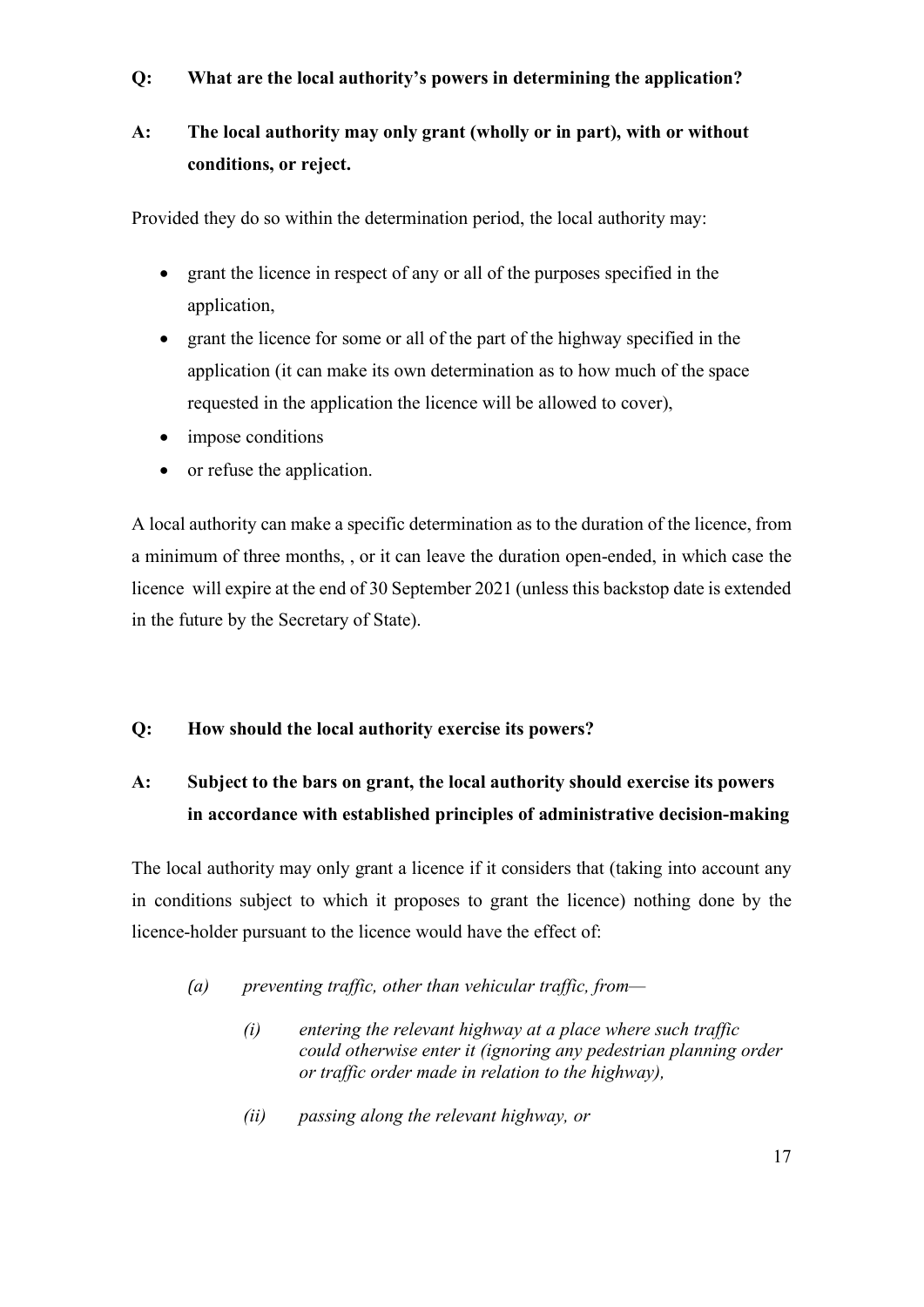- *(iii) having normal access to premises adjoining the relevant highway,*
- *(b) preventing any use of vehicles which is permitted by a pedestrian planning order or which is not prohibited by a traffic order,*
- *(c) preventing statutory undertakers having access to any apparatus of theirs under, in, on or over the highway, or*
- *(d) preventing the operator of an electronic communications code network having access to any electronic communications apparatus kept installed for the purposes of that network under, in, on or over the highway.*

The local authority's licensing function will be an administrative function, and the authority will have a duty to behave fairly in the decision-making procedure. Its power is one delegated to by the people as a whole to decide what the public interest decides. It will require an evaluation of what is to be regarded as reasonably acceptable in the particular location, having regard to the temporary nature of the licence and the objectives of the Bill (see *R (Hope and Glory Public House Ltd)* v. *City of Westminster Magistrates' Court* [2011] EWCA Civ 31 at [41-42].

The local authority must take into account any representations made to it during the public consultation period (cl. 3(2)).

The local authority should consider what (if any) reasonable conditions should be attached to a licence as necessary and proportionate to the promotion of the legislation's objectives (*Hope and Glory* at [42]). The question of conditions is always closely allied with the question of whether or not to grant.

The draft Guidance provides that when determining applications and setting conditions, issues authorities will want to consider include:

- public health and safety for example, ensuring that uses conform with latest guidance on social distancing and any reasonable crowd management measures needed as a result of a licence being granted and businesses reopening;
- public amenity whether the proposed use might create nuisance to neighbouring occupiers by generating anti-social behaviour and litter;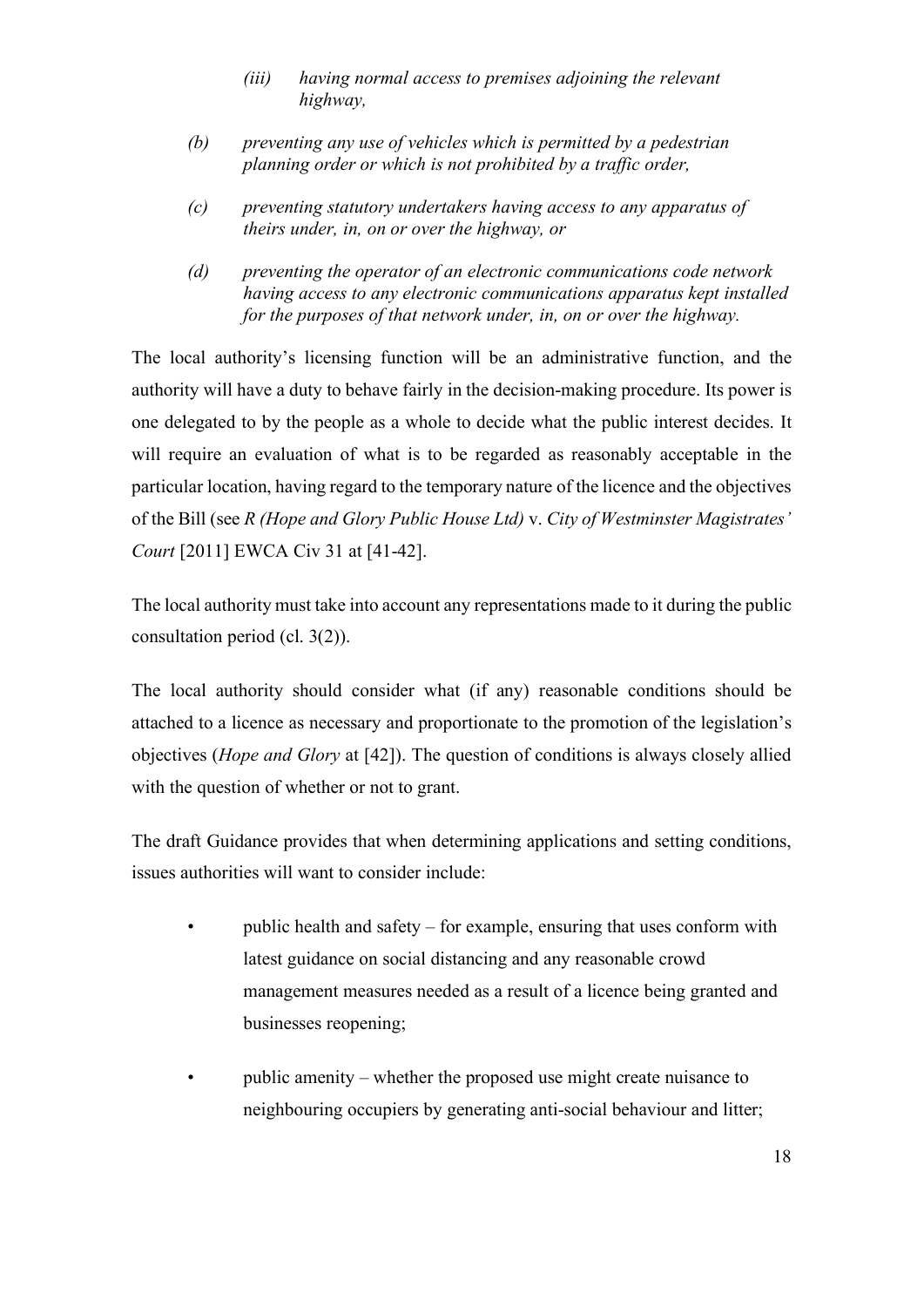- accessibility taking a proportionate approach to considering the nature of the site in relation to which the application for a licence is made, its surroundings and its users, taking account of:
- any other temporary measures in place that may be relevant to the proposal, for example, the reallocation of road space. This could include pedestrianised streets and any subsequent reallocation of this space to vehicles;
- whether there are other permanent street furniture or structures in place on the footway that already reduce access;
- the recommended minimum footway widths and distances required for access by mobility impaired and visually impaired people as set out in Section 3.1 of Inclusive Mobility, :
- other users of the space, for example if there are high levels of pedestrian or cycle movements.

The suggestion in the draft Guidance that conditions ensure that uses conform with "latest guidance" on social distancing carries with it a risk that conditions may become out of date as that guidance alters, and that the local authority becomes involved in the micromanagement of matters which (according to that Guidance) is for the risk assessment of operators.

As with any other public function, in determining an application, a local authority must have regard to its wider duties, including:

- the prohibitions on unlawful discrimination etc. in s.29 of the Equality Act 2010;
- the Public Sector Equality Duty contained in s.149 of the Equality Act 2020;
- the prohibition on acting in a way which is incompatible with right under ECHR by virtue of s.6 of the Human Rights Act 1998;
- the need pursuant to s.17 of the Crime and Disorder Act 1998 to have due regard to the likely effect of the exercise of its functions on, and the need to do all that it reasonably can to prevent (a) crime and disorder in its area (including antisocial and other behaviour adversely affecting the local environment); (b) the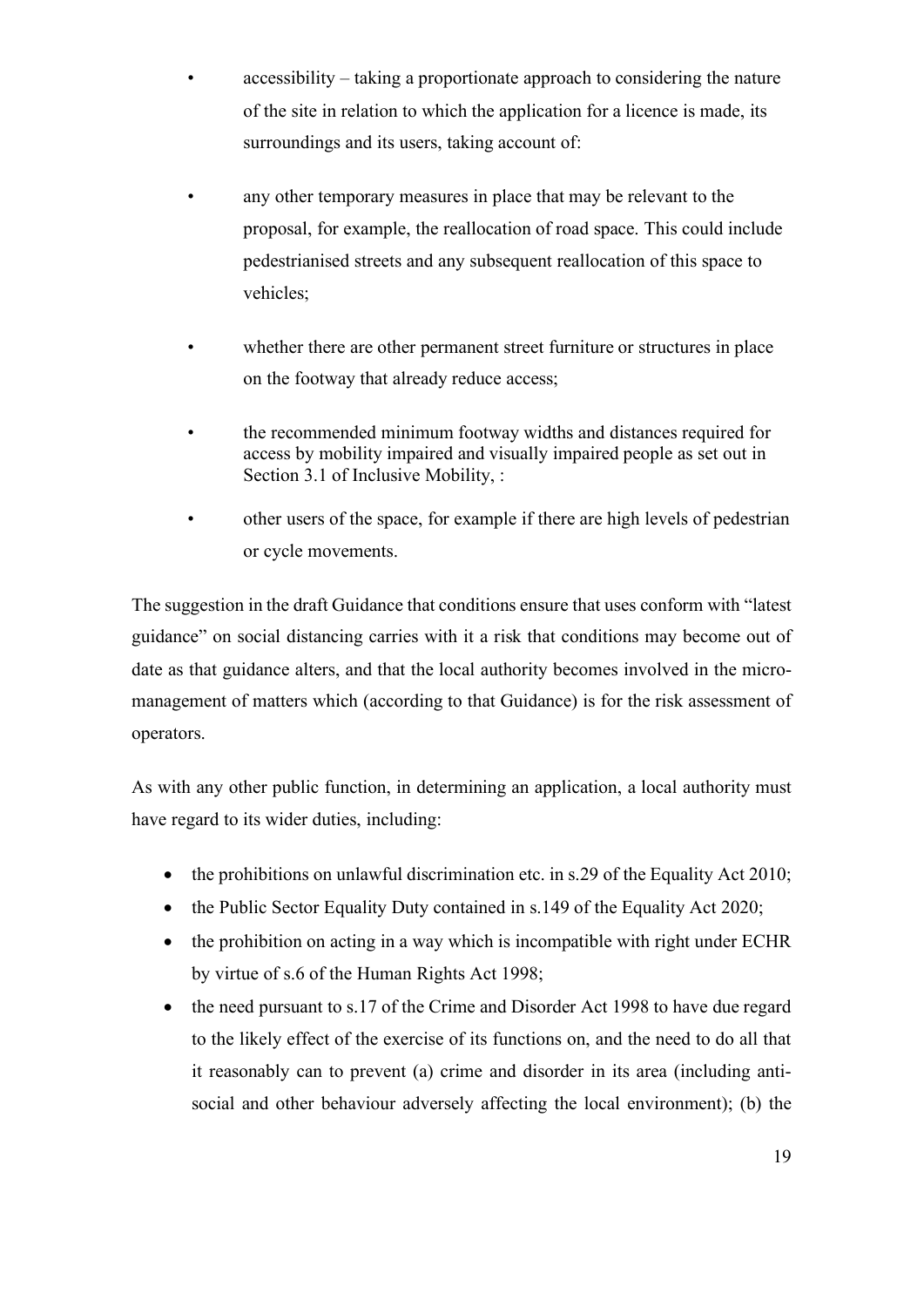misuse of drugs, alcohol and other substances in its area and (c) re-offending in its area;

• its duty under s.89 of the Environmental Protection Act 1990 to keep relevant highways clear of litter and refuse.

#### **Q: What conditions may be attached to the licence?**

# **A: A combination of default and deemed national, standard local and (where reasonable) bespoke conditions**

**Q: How are local conditions imposed?**

# **A: By publication and (where grant is deemed) deeming of standard conditions, and any further bespoke conditions**

Local authorities may (cl. 5(2)) (and are encouraged to) publish standard local conditions subject to which they propose to grant pavement licences so that applicants and those making representations are aware of them.

Where there is deemed grant of an application due to failure to determine the application within the determination period, any published standard local conditions are deemed to be attached to that grant (cl.  $5(3)$ ).

The local authority may also add bespoke conditions to individual pavement licences in addition to the standard ones. These additional conditions need not have been published anywhere or notified before they are added to the pavement licence. Only reasonable conditions may be added (cl.  $5(1)$ ), and – so that they can be justified, it would be advisable for the local authority to set out reasons for their imposition.

Additional conditions might, for example, limit the maximum number of chairs and tables, or other type of furniture, and the days and times of operation.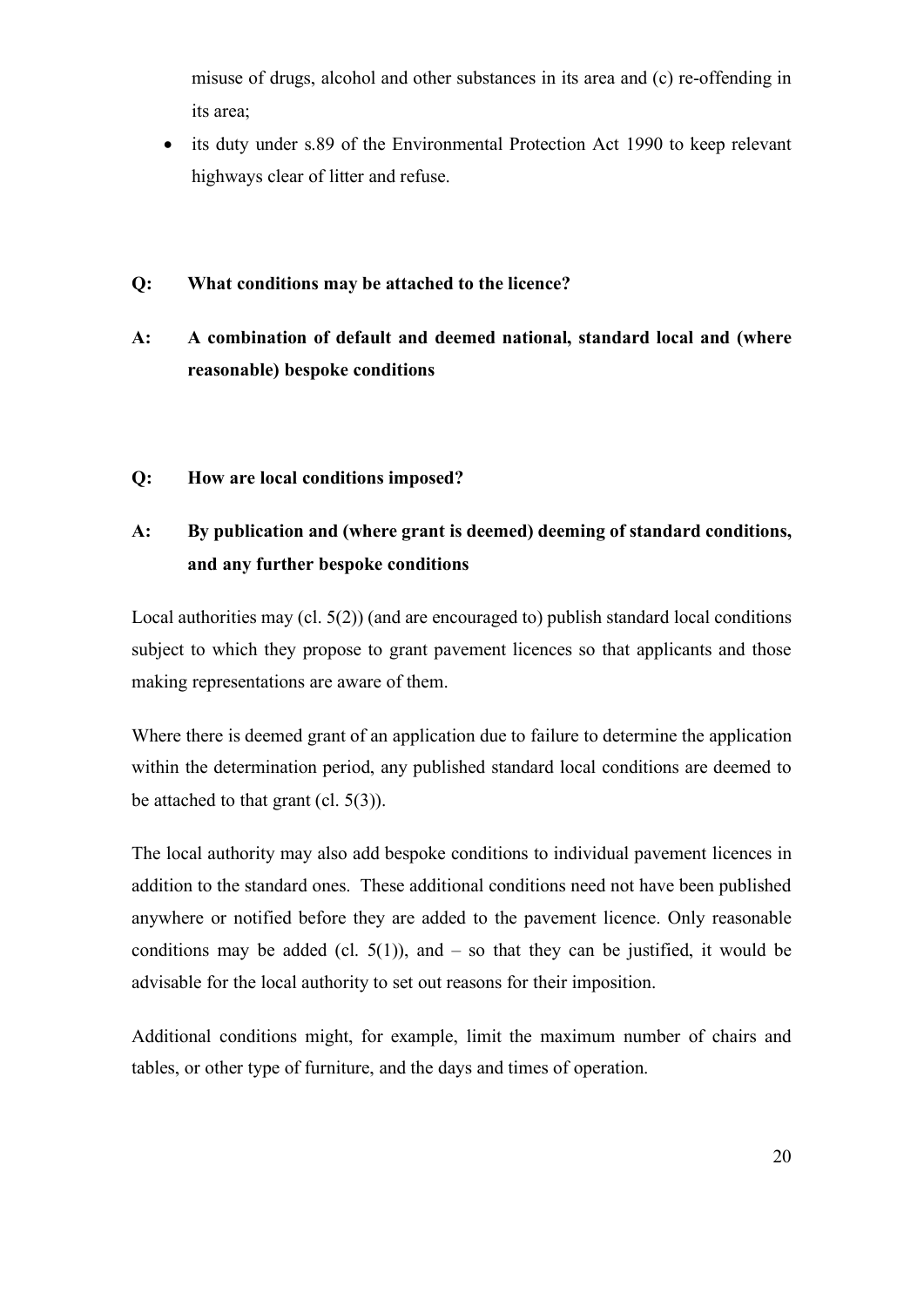## **Q: What are the default and deemed national conditions?**

# **A: The Bill provides for a default no-obstruction condition, and further deemed conditions may be published by the Secretary of State**

All pavement licences will either have an express or (in default) deemed "no-obstruction condition" (cl 5(4)). This is a condition that anything done by the licence-holder pursuant to the holder, or any activity of other persons which is enabled by the licence, must not have one of the specified statutory effects debarring grant of the licence, namely the effect of:

- *(a) preventing traffic, other than vehicular traffic, from—*
	- *(i) entering the relevant highway at a place where such traffic could otherwise enter it (ignoring any pedestrian planning order or traffic order made in relation to the highway),*
	- *(ii) passing along the relevant highway, or*
	- *(iii) having normal access to premises adjoining the relevant highway,*
- *(b) preventing any use of vehicles which is permitted by a pedestrian planning order or which is not prohibited by a traffic order,*
- *(c) preventing statutory undertakers having access to any apparatus of theirs under, in, on or over the highway, or*
- *(d) preventing the operator of an electronic communications code network having access to any electronic communications apparatus kept installed for the purposes of that network under, in, on or over the highway.*

Further, the Secretary of State may publish conditions for pavement licences (cl. 5(6)). Applications granted or deemed to be granted thereafter are deemed to be subject to those published conditions, save where inconsistent with any other condition attached (cl. 5(7)- (8)).

The draft Guidance contains a condition relating to clear routes of access as follows:

*It is a condition that clear routes of access along the highway must be maintained, taking into account the needs of disabled people, and the recommended minimum*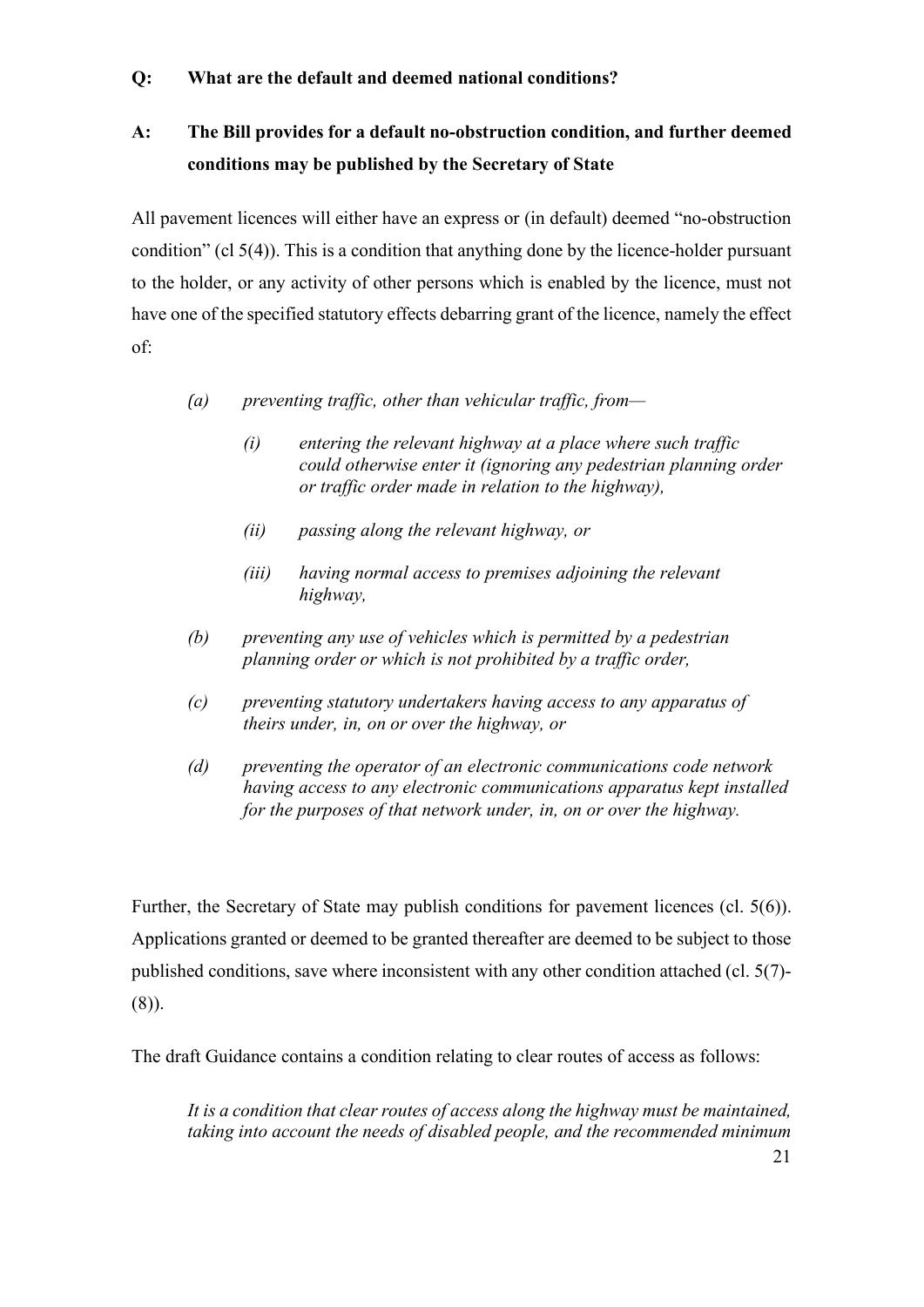*footway widths and distances required for access by mobility impaired and visually impaired people as set out in Section 3.1 of Inclusive Mobility*

In turn, section 3.1 of Inclusive Mobility provides:

*A clear width of 2000mm allows two wheelchairs to pass one another comfortably. This should be regarded as the minimum under normal circumstances. Where this is not possible because of physical constraints 1500mm could be regarded as the minimum acceptable under most circumstances, giving sufficient space for a wheelchair user and a walker to pass one another. The absolute minimum, where there is an obstacle, should be 1000mm clear space. The maximum length of restricted width should be 6 metres (see also Section 8.3). If there are local restrictions or obstacles causing this sort of reduction in width they should be grouped in a logical and regular pattern to assist visually impaired people. It is also recommended that there should be minimum widths of 3000mm at bus stops and 3500mm to 4500mm by shops though it is recognized that available space will not always be sufficient to achieve these dimensions.*

The draft Guidance provides guidance on the effect of this condition. It is deemed to be attached to licences which do not contain conditions providing for clear routes of access. Where there is a local condition which does impose a clear route of access requirement in inconsistent terms to the condition published by the Secretary of State, the latter condition is not imposed.

#### **Q: How does a pavement licence relate to a Part 7A Highways Act 1980 permit?**

#### **A: The schemes run in parallel, but all extant Part 7A applications are withdrawn if a pavement licence is applied for**

A person may still apply for permission to put furniture on the highway under Part 7A of the Highways Act 1980 if they want to, but the local authority may not *require* them to apply under that Act, instead of under these provisions. Licensees may start to think next year about replacing their temporary pavement licence with a more permanent licence under the Highways Act 1980.

Where a person has already applied for a licence under the Highways Act 1980 or the London Local Authorities Act 1990 or another local Act and has paid a fee and then, before a decision is made on that first application, the person applies for a pavement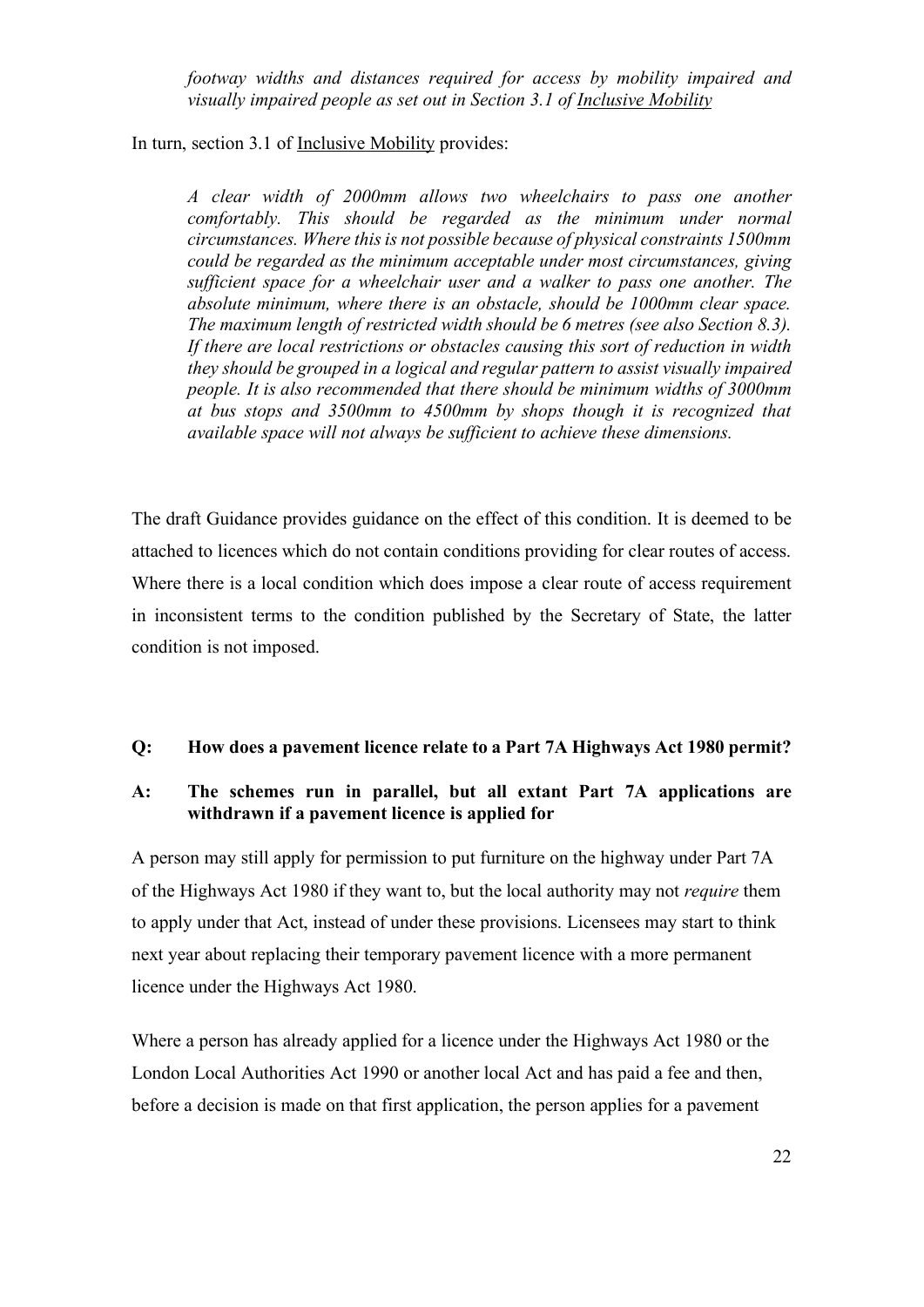licence, the local authority cannot charge a fee in respect of the application for a pavement licence, and the first application is treated as being withdrawn.

### **Q: What enforcement powers are available?**

#### **A: A local authority may require steps to be taken or revoke the licence.**

If a local authority considers that a licence holder has breached a condition of a licence, it may either revoke the licence or serve a notice on the licence-holder requiring the taking of such steps to remedy the breach as are specified in the notice within such time as is so specified. If the licence-holder fails to comply with a notice, the licensing authority may revoke the notice *or* take the steps itself and recover the costs of doing so from the licenceholder.

A local authority may revoke a licence if it considers that—

- (a) some or all of the part of the relevant highway to which the licence relates has become unsuitable for any purpose in relation to which the licence was granted or deemed to be granted,
- (b) as a result of the licence—
	- (i) there is a risk to public health or safety, or
	- (ii) anti-social behaviour or public nuisance is being caused or risks being caused,
	- (iii) the highway is being obstructed (other than by anything done by the licence-holder pursuant to the licence),
- (c) anything material stated by the licence-holder in their application was false or misleading, or